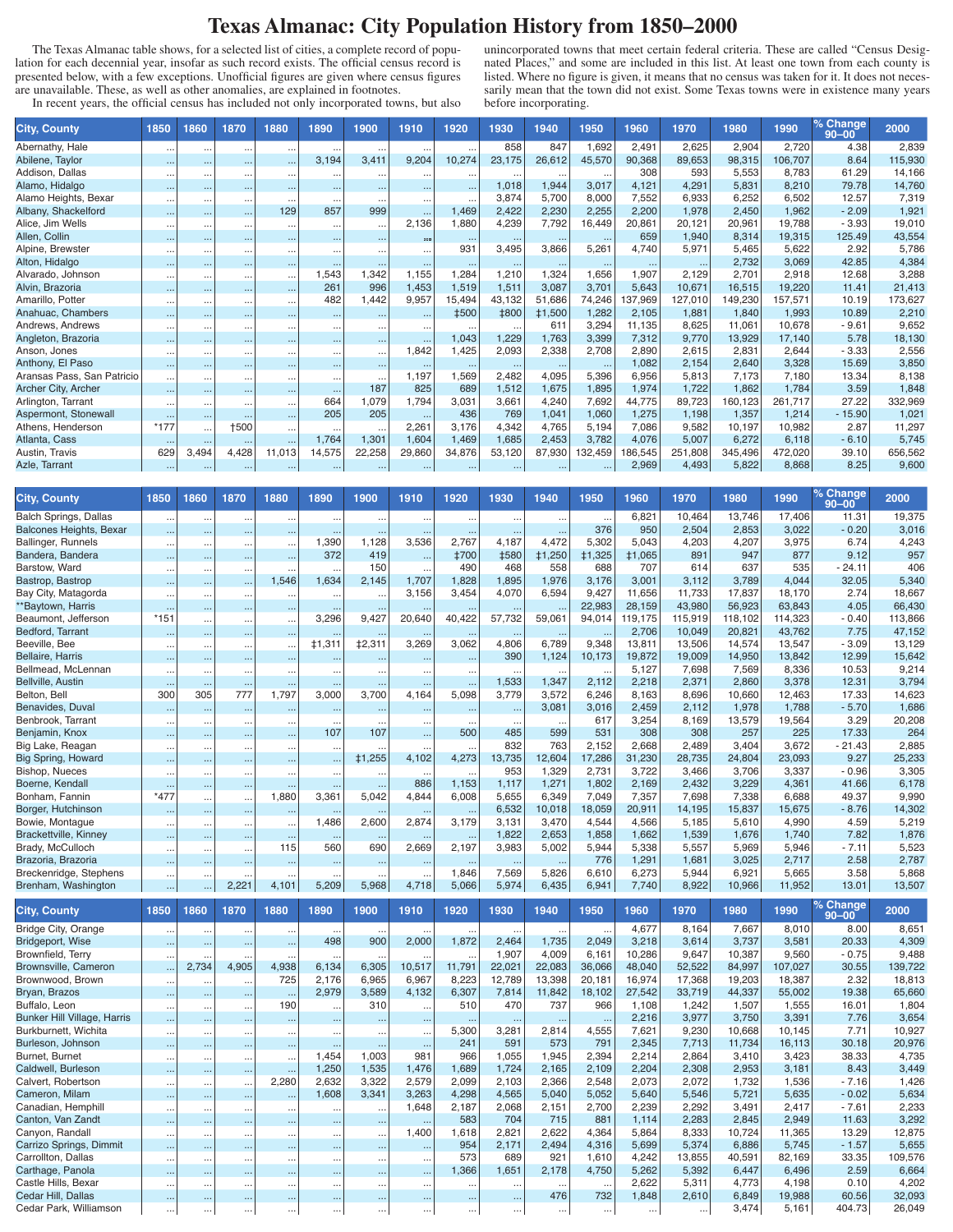| <b>City, County</b>     | 1850                 | 1860                 | 1870     | 1880          | 1890     | 1900     | 1910     | 1920        | 1930        | 1940        | 1950        | 1960        | 1970        | 1980    | 1990    | % Change<br>$90 - 00$ | 2000    |
|-------------------------|----------------------|----------------------|----------|---------------|----------|----------|----------|-------------|-------------|-------------|-------------|-------------|-------------|---------|---------|-----------------------|---------|
| Center, Fisher          | $\cdots$             | $\cdots$             | $\cdots$ | $\cdots$      | $\cdots$ |          | 1,684    | 1,838       | 2,510       | 3,010       | 4,323       | 4,510       | 4,989       | 5,827   | 4,950   | 14.71                 | 5,678   |
| Centerville, Leon       | $\cdots$             | $\cdots$             | $\cdots$ | 223           | 288      | 318      | $\cdots$ | <b>‡500</b> | 388         | 900         | 961         | 836         | 831         | 799     | 812     | 11.21                 | 903     |
| Channing, Hartley       | $\cdots$             |                      | $\cdots$ | $\cdots$      | $\cdots$ | 204      |          | <b>±475</b> | <b>‡500</b> | <b>‡475</b> | <b>‡300</b> | 390         | 336         | 304     | 277     | 28.52                 | 356     |
| Childress, Childress    | $\cdots$             |                      | $\cdots$ | $\cdots$      | $\cdots$ | 692      | 3,818    | 5,003       | 7,163       | 6,434       | 7,619       | 6,399       | 5.408       | 5.817   | 5,055   | 34.09                 | 6,778   |
| Cisco, Eastland         | $\cdots$             | $\cdots$             | $\cdots$ | $\cdots$      | 1,063    | 1,514    | 2,410    | 7,422       | 6.027       | 4,868       | 5,230       | 4,499       | 4.160       | 4.517   | 3.813   | 1.00                  | 3,851   |
| Clarendon, Donley       | $\cdots$             | $\cdots$             | $\cdots$ | $\cdots$      | $\cdots$ |          | 1,946    | 2.456       | 2,756       | 2,431       | 2,577       | 2.172       | 1.974       | 2,220   | 2.067   | $-4.50$               | 1,974   |
| Clarksville, Red River  | <b>‡700</b>          | *400                 | $\cdots$ | $\cdots$      | 1,588    | 2,069    | 2,065    | 3,386       | 2,952       | 4,095       | 4,353       | 3,851       | 3,346       | 4.917   | 4.311   | $-9.93$               | 3,883   |
| Claude, Armstrong       | $\ddot{\phantom{a}}$ |                      | $\cdots$ | $\cdots$      | 285      | 310      | 692      | 770         | 1,041       | 761         | 820         | 1,005       | 992         | 1.112   | 1.199   | 9.51                  | 1,313   |
| Cleburne, Johnson       | $\cdots$             | $\cdots$             | 683      | 1,855         | 3,278    | 7,493    | 10,364   | 12,820      | 11,539      | 10,558      | 12,905      | 15,381      | 16,015      | 19,218  | 22,205  | 17.11                 | 26,005  |
| Cleveland, Austin       | $\ddotsc$            | $\ddot{\phantom{a}}$ | $\cdots$ |               | $\cdots$ |          |          | $\cdots$    | 1.422       | 1.783       | 5.183       | 5.838       | 5.627       | 5.977   | 7.124   | 6.75                  | 7,605   |
| Clifton, Bosque         | $\cdots$             |                      | $\cdots$ | $\cdots$      | $\cdots$ |          | 1.137    | 1,327       | 1,367       | 1,732       | 1,837       | 2,335       | 2,578       | 3,063   | 3,195   | 10.86                 | 3,542   |
| Clute, Brazoria         | $\ddotsc$            |                      | $\cdots$ |               | $\cdots$ | $\cdots$ |          |             |             |             |             | 4.501       | 6.023       | 9,577   | 9.467   | 10.11                 | 10,424  |
| Clyde, Callahan         | $\cdots$             |                      | $\cdots$ | $\cdots$      | $\cdots$ | $\cdots$ | 495      | 610         | 706         | 800         | 908         | 1.116       | 1.635       | 2,562   | 3.002   | 11.43                 | 3,345   |
| Cockrell Hill, Dallas   |                      |                      | $\cdots$ | $\cdots$      | $\cdots$ |          |          | $\cdots$    | $\ddotsc$   | 1,246       | 2,207       | 3,104       | 3,515       | 3,262   | 3,746   | 18.61                 | 4,443   |
| Coldspring, San Jacinto | $\cdots$             |                      | $\cdots$ | $\cdots$      | 439      | 439      |          | <b>‡500</b> | <b>‡500</b> | <b>‡500</b> | <b>‡500</b> | <b>‡655</b> | <b>‡675</b> | 569     | 538     | 28.44                 | 691     |
| Coleman, Coleman        | $\cdots$             |                      | $\cdots$ | <b>‡400</b>   | 906      | 1,362    | 3.046    | 2,868       | 6,078       | 6,054       | 6,530       | 6.371       | 5.608       | 5.960   | 5.410   | $-5.23$               | 5,127   |
| College Station, Brazos | $\ddotsc$            |                      | $\cdots$ |               |          |          |          |             | $\sim$      | 2,184       | 7,925       | 11,396      | 17,676      | 37,272  | 52,443  | 29.45                 | 67,890  |
| Colleyville, Tarrant    | $\cdots$             |                      | $\cdots$ |               | $\cdots$ |          |          |             |             |             | $\cdots$    | 1.491       | 3.368       | 6.700   | 12.724  | 54.32                 | 19,636  |
| Colorado City, Mitchell | $\cdots$             | $\ddot{\phantom{0}}$ | $\cdots$ | <b>‡1,200</b> | $\cdots$ | $\cdots$ | 1.840    | 1.766       | 4,671       | 5,213       | 6.774       | 6,457       | 5.227       | 5,405   | 4.749   | $-9.85$               | 4,281   |
| Columbus, Colorado      |                      |                      | $\cdots$ | 1,959         | $\cdots$ |          |          | $\cdots$    | 2,054       | 2,422       | 2,878       | 3,656       | 3,342       | 3,923   | 3,367   | 16.31                 | 3,916   |
| Comanche, Comanche      | $\cdots$             |                      | $\cdots$ | 704           | 1,226    | 2,070    | 2,756    | 3,524       | 2,435       | 3,209       | 3.840       | 3,415       | 3.933       | 4.075   | 4.087   | 9.66                  | 4,482   |
| Commerce, Hunt          |                      |                      | $\cdots$ | $\cdots$      | 810      | 1.800    | 2,818    | 3.842       | 4,267       | 4.699       | 5,889       | 5.789       | 9.534       | 8.136   | 6.825   | 12.37                 | 7,669   |
| Conroe, Montgomery      |                      |                      | $\cdots$ |               |          |          | 1.374    | 1.858       | 2,457       | 4,624       | 7,298       | 9,192       | 11.969      | 18.034  | 27,675  | 33.01                 | 36,811  |
| Converse, Bexar         |                      |                      | $\cdots$ | $\cdots$      | $\cdots$ |          |          |             |             |             |             |             | 1.383       | 4,907   | 8.887   | 29.49                 | 11,508  |
| Cooper, Delta           | $\cdots$             | $\sim$               | $\cdots$ |               | 629      | 1.518    | 1.513    | 2.563       | 2,023       | 2,537       | 2,350       | 2,213       | 2.258       | 2.338   | 2.153   | $-0.14$               | 2,150   |
| Coppell, Dallas         |                      |                      | $\cdots$ |               |          |          |          |             |             |             | $\cdots$    | 666         | 1.728       | 3.826   | 16.881  | 113.01                | 35,958  |
| Copperas Cove, Coryell  | $\cdots$             |                      | $\cdots$ | $\cdots$      | $\cdots$ |          |          | 509         | 406         | 356         | 1,052       | 4,567       | 10,818      | 19,469  | 24.079  | 22.90                 | 29,592  |
| Corpus Christi, Nueces  | $\cdots$             | 175                  | 2,140    | 3,257         | 4,387    | 4,703    | 8,222    | 10,522      | 27,741      | 57,301      | 108,287     | 167,690     | 204,525     | 231,999 | 257,453 | 7.77                  | 277,454 |

| <b>City, County</b>  | 1850      | 1860               | 1870          | 1880                 | 1890     | 1900     | 1910     | 1920      | 1930        | 1940     | 1950     | 1960    | 1970    | 1980    | 1990     | % Change<br>$90 - 00$ | 2000     |
|----------------------|-----------|--------------------|---------------|----------------------|----------|----------|----------|-----------|-------------|----------|----------|---------|---------|---------|----------|-----------------------|----------|
| Corsicana, Navarro   | $\cdots$  | $\cdots$           | 80            | 3,373                | 6,285    | 9,313    | 9.749    | 11,356    | 15,202      | 15,232   | 19,211   | 20,344  | 19.972  | 21.712  | 22,911   | 6.87                  | 24,485   |
| Cotulla, La Salle    | $\cdots$  | $\cdots$           | $\cdots$      | $\ddotsc$            | $\cdots$ | $\cdots$ | 1,880    | 1,058     | 3,175       | 3,633    | 4,418    | 3,960   | 3.415   | 3.912   | 3,694    | $-2.17$               | 3,614    |
| Crane, Crane         | $\cdots$  |                    | $\cdots$      | $\sim$ $\sim$        |          | $\cdots$ | $\cdots$ | $\cdots$  | $\cdots$    | 1,420    | 2,154    | 3,796   | 3,427   | 3,622   | 3,533    | $-9.68$               | 3,191    |
| Crockett, Houston    |           | <b>‡600 ‡1,500</b> |               | 599                  | 1,445    | 2,612    | 3,947    | 3,061     | 4,441       | 4,536    | 5,932    | 5,356   | 6,616   | 7,405   | 7,024    | 1.67                  | 7,141    |
| Crosbyton, Crosby    |           |                    | $\cdots$      | $\sim$               | $\cdots$ | $\cdots$ | $\cdots$ | 809       | 1,250       | 1,615    | 1,878    | 2,650   | 2,251   | 2,289   | 2,026    | $-7.50$               | 1,874    |
| Crowell, Foard       | $\cdots$  |                    |               | $\ddotsc$            | $\cdots$ | 278      | 1.341    | 1.175     | 1,946       | 1.817    | 1,922    | 1.710   | 1.399   | 1.509   | 1.230    | $-7.24$               | 1,141    |
| Crowley, Tarrant     | $\cdots$  |                    | $\cdots$      | $\cdots$             | $\cdots$ |          |          | $\cdots$  | $\cdots$    | $\cdots$ | $\cdots$ | 583     | 2.662   | 5.852   | 6.974    | 7.07                  | 7,467    |
| Crystal City, Zavala |           |                    | $\cdots$      | $\ddotsc$            | $\cdots$ |          | $\cdots$ | 800       | 6,609       | 6,529    | 7,198    | 9.101   | 8.104   | 8.334   | 8,263    | $-12.99$              | 7,190    |
| Cuero, DeWitt        | $\cdots$  |                    | $\cdots$      | 1,333                | 2,442    | 3,422    | 3,109    | 3,671     | 4,672       | 5,474    | 7,498    | 7,338   | 6,956   | 7,124   | 6,700    | $-1.93$               | 6,571    |
| Daingerfield, Morris | $\cdots$  |                    | $\cdots$      | $\ddot{\phantom{a}}$ | $\cdots$ |          | $\cdots$ | $\cdots$  | $\cdots$    | 1,032    | 1.668    | 3.133   | 2.630   | 3.030   | 2,655    | $-5.20$               | 2,517    |
| Dalhart, Dallam      | $\cdots$  |                    | $\cdots$      | $\ddotsc$            | $\cdots$ |          | 2,580    | 2,676     | 4,691       | 4,682    | 5,918    | 5,160   | 5.705   | 6.854   | 6,246    | 15.87                 | 7,237    |
| Dallas, Dallas       | *430      | ‡2,000             | <b>‡3,000</b> | 10,358               | 38,067   | 42,638   | 92,104   | 158,976   | 260,475     | 294,734  | 434,462  | 679,684 | 844,401 | 904.078 | .007.618 | 17.96                 | ,188,580 |
| Dayton, Liberty      | $\sim$    |                    | $\cdots$      |                      |          | $\cdots$ | $\cdots$ | $\cdots$  | 1,207       | 1,279    | 1.820    | 3.367   | 3.804   | 4.908   | 5.042    | 13.23                 | 5,709    |
| Decatur, Wise        |           |                    | $\cdots$      | 579                  | 1,746    | 1.562    | 1.651    | 2,205     | 2,037       | 2,578    | 2,922    | 3.563   | 3.240   | 4.104   | 4,245    | 22.52                 | 5,201    |
| Deer Park, Harris    | $\cdots$  | $\cdots$           | $\cdots$      | $\cdots$             |          | $\cdots$ |          |           |             | $\cdots$ | 736      | 4,865   | 12,773  | 22,648  | 27,424   | 4.00                  | 28,520   |
| Del Rio, Val Verde   | $\cdots$  |                    | $\cdots$      | 50                   | 1,980    |          |          | 10,589    | 11,693      | 13,343   | 14,211   | 18,612  | 21,330  | 30,034  | 30.705   | 10.30                 | 33,867   |
| Denison, Grayson     | $\cdots$  |                    | $\cdots$      | 3.975                | 10,958   | 11,807   | 13,632   | 17,065    | 13,850      | 15.581   | 17,504   | 22,748  | 24.923  | 23.884  | 21.505   | 5.90                  | 22,773   |
| Denton, Denton       |           |                    | $\cdots$      | 1,194                | 2,558    | 4.187    | 4.732    | 7,626     | 9,587       | 11.192   | 21,372   | 26,844  | 39.874  | 48.063  | 66.270   | 21.53                 | 80,537   |
| Denver City, Yoakum  | $\cdots$  | $\cdots$           | $\cdots$      |                      |          |          |          |           |             | $\cdots$ | 1,855    | 4.302   | 4.133   | 4.704   | 5.156    | $-24.11$              | 3,985    |
| DeSoto, Dallas       |           |                    |               | $\ddotsc$            | $\cdots$ |          |          |           | $\cdots$    |          | 298      | 1.969   | 6.617   | 15.538  | 30.544   | 23.25                 | 37,646   |
| Devine, Medina       | $\cdots$  |                    | $\cdots$      | $\cdots$             | $\cdots$ | $\cdots$ | 1,042    | 995       | 1,093       | 1,398    | 1.672    | 2,522   | 3,311   | 3,756   | 3,928    | 5.40                  | 4,140    |
| Diboll, Angelina     | $\cdots$  | $\cdots$           | $\cdots$      | $\ddot{\phantom{a}}$ | $\cdots$ | $\cdots$ |          | $\cdots$  | 1,363       | $\cdots$ | 2,391    | 2,506   | 3,557   | 5,227   | 4,341    | 26.01                 | 5,470    |
| Dickens, Dickens     | $\cdots$  |                    | $\cdots$      | $\cdots$             | $\cdots$ | 176      |          | $\pm 150$ | <b>‡400</b> | 465      | 416      | 400     | 295     | 409     | 322      | 3.11                  | 332      |
| Dickinson, Galveston | $\cdots$  | $\cdots$           |               | $\cdots$             | $\cdots$ | $\cdots$ |          |           | 760         |          | 2.704    | 4,715   | 10.776  | 7,505   | 11,692   | 46.19                 | 17,093   |
| Dilley, Frio         | $\cdots$  | $\cdots$           | $\cdots$      | $\cdots$             | $\cdots$ | $\cdots$ |          | $\cdots$  | 929         | 1,244    | 1,809    | 2,118   | 2,362   | 2,579   | 2,632    | 39.59                 | 3,674    |
| Dimmitt, Castro      | $\cdots$  |                    |               | $\ddotsc$            |          |          |          |           | 829         | 943      | 1,461    | 2,935   | 4,327   | 5,019   | 4,408    | $-0.75$               | 4,375    |
| Donna, Hidalgo       | $\ddotsc$ |                    |               |                      |          |          |          | 1,579     | 4,103       | 4,712    | 7,171    | 7,522   | 7,365   | 9,952   | 12,652   | 16.72                 | 14,768   |
| Dublin, Erath        | $\cdots$  |                    |               |                      | 2,025    | 2,370    | 2,551    | 3,229     | 2,271       | 2,546    | 2.761    | 2.443   | 2,810   | 2.723   | 3.190    | 17.68                 | 3,754    |

| <b>City, County</b>    | 1850      | 1860                 | 1870     | 1880      | 1890     | 1900     | 1910     | 1920          | 1930                 | 1940     | 1950          | 1960        | 1970    | 1980    | 1990          | % Change<br>$90 - 00$ | 2000    |
|------------------------|-----------|----------------------|----------|-----------|----------|----------|----------|---------------|----------------------|----------|---------------|-------------|---------|---------|---------------|-----------------------|---------|
| Dumas, Moore           |           |                      | $\cdots$ |           |          |          |          |               | $\sim$               | 2,117    | 6,127         | 8,477       | 9.771   | 12.194  | 12.871        | 6.81                  | 13,747  |
| Duncanville, Dallas    | $\cdots$  |                      | $\cdots$ | $\cdots$  | $\cdots$ |          |          |               |                      |          | 841           | 3.774       | 14.105  | 27.781  | 35,008        | 3.07                  | 36,081  |
| Eagle Lake, Colorado   | $\ddotsc$ | $\cdots$             | $\cdots$ | $\cdots$  | 769      | 1,107    | 1,717    | 2,017         | 2,343                | 2,124    | 2,787         | 3,565       | 3,587   | 3,921   | 3,551         | 3.18                  | 3,664   |
| Eagle Pass, Maverick   | $\cdots$  |                      | $\cdots$ | $\ddotsc$ | $\cdots$ |          | 3,536    | 5.765         | 5,059                | 6,459    | 7,276         | 12,094      | 15,364  | 21,407  | 20,651        | 8.53                  | 22,413  |
| Eastland, Eastland     | $\cdots$  |                      | $\cdots$ | $\ddotsc$ |          | 596      | 855      | 9,368         | 4,648                | 3,849    | 3,626         | 3,292       | 3,178   | 3.747   | 3,690         | 2.14                  | 3,769   |
| Edcouch, Hidalgo       | $\cdots$  | $\ddotsc$            | $\cdots$ | $\cdots$  | $\cdots$ | $\cdots$ |          |               | 914                  | 1,758    | 2,925         | 2.814       | 2,656   | 3,092   | 2,878         | 16.12                 | 3,342   |
| Eden, Concho           | $\cdots$  |                      | $\cdots$ |           | $\cdots$ | $\cdots$ |          | 593           | 1,194                | 1,603    | 1,978         | 1,500       | 1,291   | 1,294   | 1,567         | 63.43                 | 2,561   |
| Edgecliff, Tarrant     | $\cdots$  |                      | $\cdots$ |           |          | $\cdots$ |          |               |                      |          |               | 339         | 1,143   | 2,695   | 2,715         | $-6.08$               | 2,550   |
| Edinburg, Hidalgo      | $\cdots$  |                      | $\cdots$ | $\ddotsc$ | $\cdots$ | $\cdots$ |          | 1,406         | 4,821                | 8,718    | 12,383        | 18,706      | 17,163  | 24,075  | 31,091        | 55.88                 | 48,465  |
| Edna, Jackson          | $\cdots$  | $\ddot{\phantom{a}}$ | $\cdots$ | $\cdots$  | $\cdots$ | $\cdots$ |          | $\cdots$      | 1,752                | 2,724    | 3,855         | 5,038       | 5,332   | 5,650   | 5,343         | 10.41                 | 5,899   |
| El Campo, Wharton      | $\cdots$  | $\ddot{\phantom{0}}$ | $\cdots$ | $\ddotsc$ | $\cdots$ | $\cdots$ | 1.778    | 1.766         | 2,034                | 3,906    | 6,237         | 7.700       | 9,332   | 10,462  | 10,511        | 4.13                  | 10,945  |
| Eldorado, Schleicher   | $\cdots$  |                      | $\cdots$ | $\cdots$  | $\cdots$ | 112      |          | 850           | 1.404                | 1,530    | 1,653         | 1.850       | 1,446   | 2,061   | 2,019         | $-3.37$               | 1,951   |
| Electra, Wichita       | $\cdots$  | $\cdots$             | $\cdots$ | $\cdots$  | $\cdots$ | $\cdots$ | 640      | 4.744         | 6,712                | 5,588    | 4.970         | 4,759       | 3.895   | 3,755   | 3,113         | 1.77                  | 3,168   |
| Elgin, Bastrop         | $\cdots$  | $\ddot{\phantom{a}}$ | $\cdots$ | $\cdots$  | $\cdots$ | $\cdots$ | 1.707    | 1.630         | 1,823                | 2,008    | 3.168         | 3.511       | 3.832   | 4.535   | 4.846         | 17.62                 | 5.700   |
| El Lago, Harris        | $\cdots$  |                      | $\cdots$ |           |          |          |          |               |                      |          |               |             | 2,308   | 3.129   | 3.269         | $-5.93$               | 3,075   |
| El Paso, El Paso       | $\cdots$  | $\ddot{\phantom{a}}$ | $\cdots$ | 736       | 10,338   | 15,096   | 39,279   | 77,560        | 102,421              | 96,810   | 30.485        | 276,687     | 322,261 | 425.259 | 515.342       | 9.38                  | 563.662 |
| Elsa, Hidalgo          | $\cdots$  | $\cdots$             | $\cdots$ | $\cdots$  |          |          |          | $\cdots$      | $\cdots$             | 1,006    | 3.179         | 3,847       | 4.400   | 5,061   | 5.242         | 5.86                  | 5.549   |
| Emory, Rains           | $\cdots$  |                      | $\cdots$ | $\cdots$  | 353      | 426      |          | 800           | 750                  | 700      | 648           | 570         | 693     | 813     | 963           | 6.02                  | 1,021   |
| Ennis, Ellis           | $\cdots$  |                      | $\cdots$ | 1.351     | 2,171    | 4,919    | 5.669    | 7,224         | 7,069                | 7.087    | 7.815         | 9.347       | 11.046  | 12.110  | 13.869        | 15.69                 | 16,045  |
| Euless, Tarrant        | $\cdots$  | $\ddot{\phantom{a}}$ | $\cdots$ | $\cdots$  | $\cdots$ | $\cdots$ |          | $\cdots$      | $\cdots$             | $\cdots$ | $\cdots$      | 4.263       | 19.316  | 24,002  | 38,149        | 20.59                 | 46,005  |
| Everman, Tarrant       | $\cdots$  | $\cdots$             | $\cdots$ | $\cdots$  | $\cdots$ | $\cdots$ | $\cdots$ |               | $\cdots$             | $\cdots$ | 451           | 1.076       | 4.570   | 5.387   | 5.672         | 2.89                  | 5,836   |
| Fabens, El Paso        | $\cdots$  | $\ddot{\phantom{a}}$ | $\cdots$ | $\cdots$  | $\cdots$ | $\cdots$ | $\cdots$ | $\cdots$      | 1,623                | $\cdots$ | 3.089         | 3.134       | 3.241   |         | 5,599         | 43.65                 | 8.043   |
| Fairfield, Freestone   | $\cdots$  | $\cdots$             | $\cdots$ | $\cdots$  | $\cdots$ | $\cdots$ |          |               | $\cdots$             | 1,047    | 1.742         | 1,781       | 2,074   | 3,505   | 3,234         | $-4.33$               | 3,094   |
| Falfurrias, Brooks     | $\cdots$  |                      | $\cdots$ | $\cdots$  | $\cdots$ | $\cdots$ |          |               | $\ddot{\phantom{a}}$ | $\cdots$ | 6.712         | 6.515       | 6.355   | 6.103   | 5,788         | $-8.48$               | 5,297   |
| Farmers Branch, Dallas | $\ddotsc$ | $\ddot{\phantom{0}}$ | $\cdots$ | $\ddotsc$ | $\cdots$ | $\cdots$ | $\cdots$ | $\cdots$      | $\cdots$             | $\cdots$ | 915           | 13,441      | 27,492  | 24,863  | 24,250        | 13.44                 | 27,508  |
| Floresville, Wilson    | $\cdots$  | $\ddot{\phantom{a}}$ | $\cdots$ | $\cdots$  | 913      | 895      | 1.398    | 1,518         | 1,581                | 1,708    | 1,949         | 2,126       | 3.707   | 4.381   | 5,247         | 11.84                 | 5,868   |
| Flower Mound, Denton   | $\cdots$  | $\cdots$             | $\cdots$ | $\cdots$  | $\cdots$ | $\cdots$ | $\cdots$ | $\cdots$      | $\cdots$             | $\cdots$ | $\cdots$      | $\cdots$    | 1,685   | 4,402   | 15,527        | 226.54                | 50,702  |
| Floydada, Floyd        | $\cdots$  | $\ddot{\phantom{a}}$ | $\cdots$ | $\cdots$  | $\cdots$ | $\cdots$ | 664      | 1,384         | 2,637                | 2,726    | 3,210         | 3,769       | 4,109   | 4,193   | 3,896         | $-5.65$               | 3,676   |
| Forest Hill, Lamar     |           |                      | $\cdots$ |           | $\cdots$ |          |          |               |                      |          | 1,519         | 3,221       | 8,236   | 11,684  | 11,482        | 12.78                 | 12,949  |
| Fort Davis, Jeff Davis |           | $\cdots$             | 615      | 1,162     | $\cdots$ | 1,061    | $\cdots$ | <b>‡1,061</b> | <b>‡1,200</b>        | ±1,000   | <b>‡1,200</b> | <b>‡850</b> | 896     | 900     | <b>‡1,212</b> | $\cdots$              | 1,050   |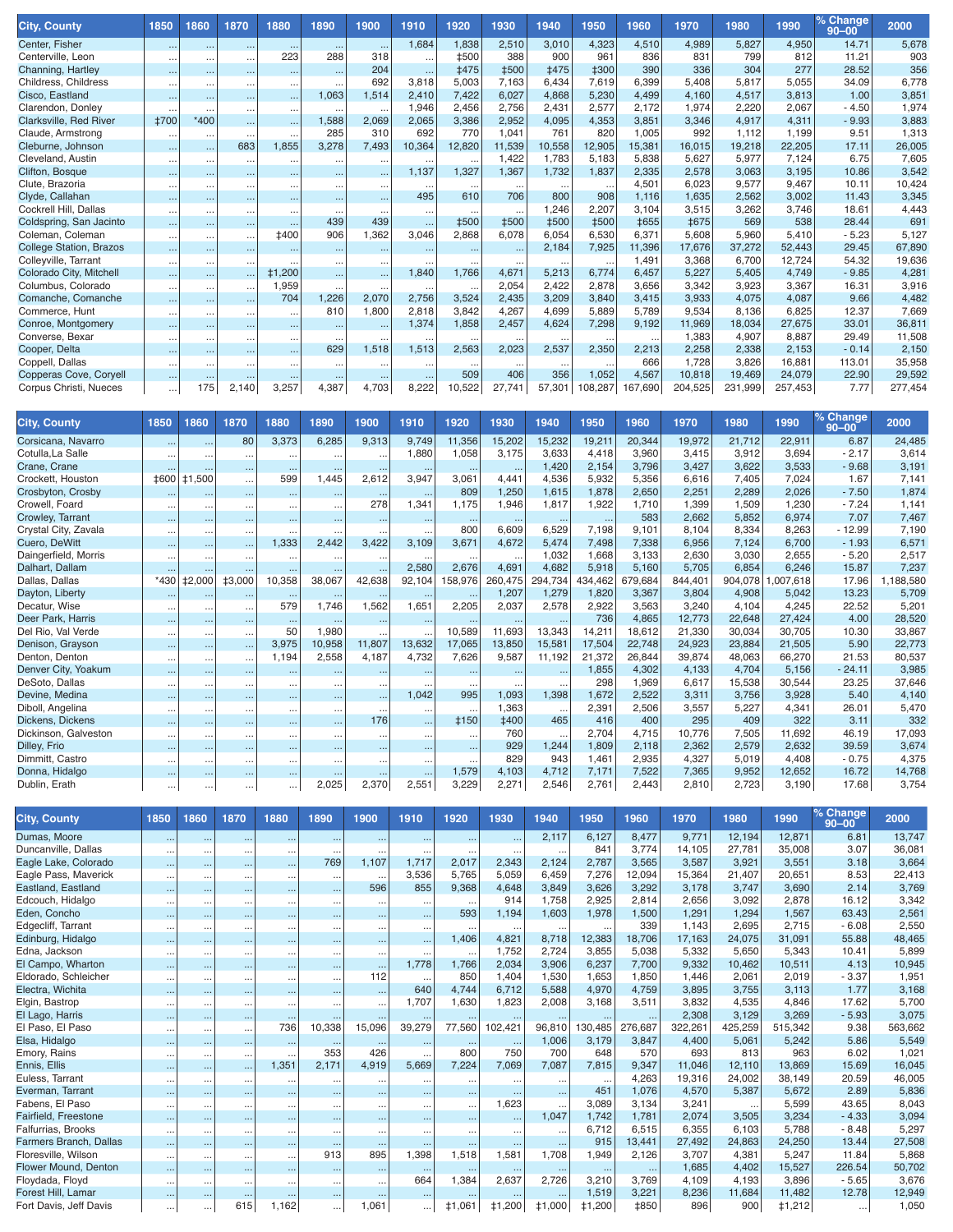| <b>City, County</b>                              | 1850                                         | 1860                   | 1870                   | 1880                              | 1890                   | 1900                   | 1910                              | 1920                    | 1930                           | 1940                     | 1950                     | 1960                 | 1970                 | 1980                 | 1990                 | <u>% Change</u><br>$90 - 00$ | 2000                  |
|--------------------------------------------------|----------------------------------------------|------------------------|------------------------|-----------------------------------|------------------------|------------------------|-----------------------------------|-------------------------|--------------------------------|--------------------------|--------------------------|----------------------|----------------------|----------------------|----------------------|------------------------------|-----------------------|
| Fort Stockton, Pecos                             |                                              | $\cdots$               |                        |                                   |                        |                        |                                   | 1,297                   | 2,695                          | 3,294                    | 4,444                    | 6,373                | 8,283                | 8,688                | 8,524                | $-7.95$                      | 7,846                 |
| Fort Worth, Tarrant                              |                                              | $\ldots$               | 500                    | 6,663                             | 23,076                 | 26,688                 | 73,312                            | 106,482                 | 163,447                        | 177,662                  | 278,778                  | 356,268              | 393,476              | 385,141              | 447,619              | 19.45                        | 534,694               |
| Fredericksburg, Gillespie<br>Freeport, Brazoria  |                                              | $\cdots$               | $\sim$                 | $\cdots$                          | $\sim$                 |                        |                                   | 1,798                   | 2,416<br>3,162                 | 3,544<br>2,579           | 3,854<br>6,012           | 4,629<br>11,619      | 5,326<br>11,997      | 6,412<br>13,444      | 6,934<br>11,389      | 28.51<br>11.58               | 8,911<br>12,708       |
| Freer, Duval                                     | <br>                                         | $\ldots$<br>$\ddotsc$  | $\ldots$               | $\ddotsc$<br>$\ddotsc$            | $\ldots$<br>$\ddotsc$  | $\ldots$<br>$\ddotsc$  | $\ddotsc$<br>$\ddotsc$            | $\ddotsc$               | $\ddotsc$                      | 2,346                    | 2,280                    | 2,724                | 2,804                | 3,213                | 3,271                | $-0.92$                      | 3,241                 |
| Friendswood, Galveston                           |                                              | $\cdots$               | $\ddotsc$              | $\ddotsc$                         | $\cdots$               | $\ldots$               | $\ddots$                          | $\ddot{\phantom{0}}$    | $\ddot{\phantom{0}}$           |                          |                          |                      | 5,675                | 10,719               | 22,814               | 27.28                        | 29,037                |
| Friona, Parmer                                   |                                              | $\cdots$               | $\cdots$               |                                   | $\ddotsc$              | $\ddotsc$              | $\ddotsc$                         | $\sim$                  | 731                            | 803                      | 1,202                    | 2,048                | 3,111                | 3,809                | 3,688                | 4.50                         | 3,854                 |
| Frisco, Collin<br>Gail, Borden                   |                                              | $\ddots$               |                        | $\ddotsc$                         |                        | 126                    | 332                               | 733<br><b>‡126</b>      | 618<br><b>‡175</b>             | 670<br><b>‡200</b>       | 736<br><b>‡200</b>       | 1,184<br><b>‡200</b> | 1,845<br><b>‡178</b> | 3,420<br><b>‡189</b> | 6,138<br><b>‡202</b> | 449.27                       | 33,714<br><b>‡189</b> |
| Gainesville, Cooke                               | $\ddotsc$<br>                                | $\cdots$<br>$\ldots$   | $\sim$<br>$\ddotsc$    | 2,667                             | $\cdots$<br>6,594      | 7,874                  | $\ddotsc$<br>7,624                | 8,643                   | 8,915                          | 9,651                    | 11,246                   | 13,083               | 13,830               | 14,081               | 14,256               | $\ddotsc$<br>8.99            | 15,538                |
| Galena Park, Harris                              |                                              | $\cdots$               |                        |                                   |                        |                        |                                   |                         |                                | 1,562                    | 7,186                    | 10,852               | 10,479               | 9,879                | 10,033               | 5.57                         | 10,592                |
| Galveston, Galveston                             | 4,117                                        | 7,307                  | 13,818                 | 22,248                            | 29,084                 | 37,788                 | 36,981                            | 44,255                  | 52,938                         | 60,862                   | 66,568                   | 67,175               | 61,809               | 61,902               | 59,067               | $-3.08$                      | 57,247                |
| Garden City, Glasscock                           |                                              |                        |                        |                                   |                        |                        | $\sim$                            | <b>‡100</b>             | <b>‡250</b>                    | <b>‡250</b>              | <b>‡270</b>              | <b>‡270</b>          | <b>‡286</b>          | <b>‡293</b>          | <b>‡293</b>          | $\ddotsc$                    | <b>‡293</b>           |
| Garland, Dallas<br>Gatesville, Coryell           | $\ddotsc$                                    | $\ddots$<br>$\ddotsc$  | $\ldots$<br>$\ldots$   | 434                               | 478<br>1,375           | 819<br>1,865           | 804<br>1,929                      | 1,421<br>2,499          | 1,584<br>2,601                 | 2,233<br>3,177           | 10,571<br>3,856          | 38,501<br>4,626      | 81,437<br>4,683      | 138,857<br>6,260     | 180,635<br>11,492    | 19.45<br>35.67               | 215,768<br>15,591     |
| Georgetown, Williamson                           | <b>†200</b>                                  | $\ddotsc$              | +320                   | 1,354                             | 2,447                  | 2,790                  | 3,096                             | 2,871                   | 3,583                          | 3,682                    | 4,951                    | 5,218                | 6,395                | 9,468                | 14,842               | 90.94                        | 28,339                |
| George West, Live Oak                            |                                              | $\cdots$               | $\ldots$               | $\ldots$                          | $\cdots$               | $\ddotsc$              |                                   | $\ldots$                | $\ddotsc$                      | $\ldots$                 | 1,533                    | 1,878                | 2,022                | 2,627                | 2,586                | $-2.40$                      | 2,524                 |
| Giddings, Lee                                    |                                              | $\ddotsc$              | $\ldots$               | 624                               | $\ddotsc$              | $\ldots$               |                                   | 1,650                   | 1,835                          | 2,166                    | 2,532                    | 2,821                | 2,783                | 3,950                | 4,093                | 24.73                        | 5,105                 |
| Gilmer, Upshur<br>Gladewater, Gregg              |                                              |                        |                        | $\ddotsc$                         | $\ddotsc$              | $\ddotsc$              | 1,484                             | 2,268                   | 1,963                          | 3,138<br>4,454           | 4,096<br>5,305           | 4,312<br>5,742       | 4,196<br>5,574       | 5,167<br>6,548       | 4,824<br>6,027       | $-0.52$<br>0.85              | 4,799<br>6,078        |
| Glen Rose, Somervell                             | $\ldots$<br>$\ldots$                         | $\cdots$<br>$\ldots$   | $\ldots$<br>$\ddotsc$  | $\ddotsc$<br>132                  | $\ldots$<br>400        | $\cdot$<br>890         | $\ddotsc$                         | <b>‡1,000</b>           | $\ddotsc$<br>983               | 1,050                    | 1,248                    | 1,495                | 1,554                | 2,075                | 1,949                | 8.88                         | 2,122                 |
| Goliad, Goliad                                   | 648                                          | 1,212                  | $\ddotsc$              |                                   | $\ddotsc$              | 1,261                  |                                   | <b>‡2,500</b>           | 1,424                          | 1,446                    | 1,580                    | 1,750                | 1,709                | 1,990                | 1,946                | 1.49                         | 1,975                 |
| Gonzales, Gonzales                               | 1,072                                        | $\cdots$               | $\sim$                 | 1,581                             | 1,641                  | 4,297                  | 3,139                             | 3,128                   | 3,859                          | 4,722                    | 5,659                    | 5,829                | 5,854                | 7,152                | 6,527                | 10.34                        | 7,202                 |
| **Goose Creek, Harris                            | $\cdots$                                     | $\ldots$               | $\ddotsc$              | $\ddotsc$                         |                        | $\ddot{\phantom{0}}$   |                                   | $\ddotsc$               | 5,208                          | 6,929                    |                          | $\ddotsc$            |                      |                      |                      | $\ddot{\phantom{0}}$         |                       |
| Graham, Young<br>Granbury, Hood                  | $\ddotsc$                                    | $\cdots$               | $\cdots$               | $\ddotsc$                         | 667<br>1,164           | 878<br>1,410           | 1,569<br>1,336                    | 2,544<br>1,364          | 4,981<br>996                   | 5,175<br>1,166           | 6,742<br>1,683           | 8,505<br>2,227       | 7,477<br>2,473       | 9,055<br>3,332       | 8,986<br>4,045       | $-3.00$<br>41.36             | 8,716<br>5,718        |
| <b>Grand Prairie, Dallas</b>                     | $\ddotsc$<br>                                | <br>$\ddotsc$          |                        | <br>$\ddotsc$                     | $\sim$                 | $\ldots$               | 994                               | 1,263                   | 1,529                          | 1,595                    | 14,594                   | 30,386               | 50,904               | 71,462               | 99,606               | 27.93                        | 127,427               |
| Grand Saline, Van Zandt                          |                                              |                        | $\ddotsc$              |                                   |                        | $\ddot{\phantom{0}}$   | 1,065                             | 1,528                   | 1,799                          | 1,641                    | 1,810                    | 2,006                | 2,257                | 2,709                | 2,630                | 15.13                        | 3,028                 |
| Grapevine, Tarrant                               |                                              | $\ddotsc$              |                        |                                   | ä,                     | $\ddotsc$              | 681                               | 821                     | 936                            | 1,043                    | 1,824                    | 2,821                | 7,023                | 11,801               | 29,198               | 44.05                        | 42,059                |
| <b>City, County</b>                              | 1850                                         | 1860                   | 1870                   | 1880                              | 1890                   | 1900                   | 1910                              | 1920                    | 1930                           | 1940                     | 1950                     | 1960                 | 1970                 | 1980                 | 1990                 | % Change<br>$90 - 00$        | 2000                  |
| Greenville, Hunt                                 | *246                                         | $\ddotsc$              |                        | $\ddotsc$                         | 4,330                  | 6,860                  | 8,850                             | 12,384                  | 12,407                         | 13,995                   | 14,727                   | 19,087               | 22,043               | 22,161               | 23,071               | 3.85                         | 23,960                |
| Gregory, San Patricio                            | $\ddotsc$                                    | $\sim$                 |                        | $\ddotsc$                         | $\cdots$               |                        |                                   | $\cdots$                |                                | $\ddotsc$                | $\cdots$                 | 1,970                | 2,246                | 2,739                | 2,458                | $-5.70$                      | 2,318                 |
| Groesbeck, Limestone                             | $\ddot{\phantom{0}}$                         | $\ddotsc$              |                        | $\ddotsc$                         | 663                    | 1,462                  | 1,454                             | 1,522                   | 2,059                          | 2,272                    | 2,182                    | 2,498                | 2,396                | 3,373                | 3,360                | 27.71                        | 4,291                 |
| Groves, Jefferson                                | $\ddotsc$                                    | $\ddotsc$              | $\ddotsc$              | $\ddotsc$                         | $\ddotsc$              |                        |                                   | $\ldots$                | $\ddotsc$                      | $\ldots$                 | $\ddotsc$<br><b>‡150</b> | 17,304               | 18,067               | 17,090               | 16,744               | $-6.04$                      | 15,733                |
| Guthrie, King<br>Hallettsville, Lavaca           | $\ddotsc$                                    | $\ddotsc$<br>$\ddotsc$ | $\cdots$               | $\ddotsc$<br>$\ddotsc$            | $\ldots$<br>1,011      | 101<br>1,457           | $\ddot{\phantom{0}}$<br>1,379     | <b>‡101</b><br>1,444    | $\ddot{\phantom{0}}$<br>1,406  | <b>‡101</b><br>1,581     | 2,000                    | <b>‡210</b><br>2,808 | <b>‡125</b><br>2,712 | <b>‡140</b><br>2,865 | <b>‡160</b><br>2,718 | $-13.72$                     | <b>‡160</b><br>2,345  |
| Haltom City, Tarrant                             | $\ddotsc$<br>$\ddot{\phantom{0}}$            |                        | <br>                   | $\ddot{\phantom{0}}$              |                        | $\ldots$               |                                   |                         |                                |                          | 5,760                    | 23,133               | 28,127               | 29,014               | 32,856               | 18.75                        | 39,018                |
| Hamilton, Hamilton                               | $\ddotsc$                                    | $\ddotsc$              | $\ddotsc$              | $\ddotsc$                         | $\ddotsc$              | $\ddotsc$              | 1,548                             | 2,018                   | 2,048                          | 2,716                    | 3,077                    | 3,106                | 2,760                | 3,189                | 2,937                | 1.36                         | 2,977                 |
| Hamlin, Jones                                    | $\ddot{\phantom{0}}$                         | $\ddotsc$              | $\cdots$               | .,                                | $\cdots$               | $\ddotsc$              | 1,978                             | 1,633                   | 2,328                          | 2,406                    | 3,659                    | 3,791                | 3,325                | 3,248                | 2,791                | $-19.46$                     | 2,248                 |
| Harker Heights, Bell<br>Harlingen, Cameron       | $\ldots$                                     | $\cdots$               | $\ddotsc$              | $\ddotsc$                         | $\ddotsc$              | $\sim$                 | и.                                | $\ldots$<br>1,784       | 12,124                         | 13,306                   | 23,229                   | 41,207               | 4,216<br>33,503      | 7,345<br>43,543      | 12,932<br>48,746     | 33.84<br>18.09               | 17,308<br>57,564      |
| Haskell, Haskell                                 | $\ddot{\phantom{0}}$<br>$\ddotsc$            | $\ddotsc$<br>$\ddotsc$ | $\ddotsc$<br>$\ddotsc$ | $\ddot{\phantom{0}}$<br>$\ddotsc$ | $\ddotsc$<br>$\ddotsc$ | $\sim$<br><b>‡800</b>  | 2,346                             | 2,300                   | 2,632                          | 3,051                    | 3,836                    | 4,016                | 3,655                | 3,782                | 3,362                | $-7.61$                      | 3,106                 |
| Hearne, Robertson                                | $\ddot{\phantom{0}}$                         | $\ldots$               | $\cdots$               | 1,421                             | $\ldots$               | 2,129                  | 2,353                             | 2,741                   | 2,956                          | 3,511                    | 4,872                    | 5,172                | 4,982                | 5,418                | 5,132                | $-8.61$                      | 4,690                 |
| Hebbronville, Jim Hogg                           | $\ddotsc$                                    | $\ddotsc$              | $\ddotsc$              |                                   | $\cdots$               | $\ddotsc$              | $\ddotsc$                         |                         | ÷.                             | $\ldots$                 | 4,302                    | 3,987                | 4,079                | <b>‡4,050</b>        | 4,465                | 0.74                         | 4,498                 |
| Hedwig Village, Harris                           | $\ddotsc$                                    | $\ddotsc$              | $\ddotsc$              | $\ddotsc$                         | $\ddots$               | $\ddotsc$<br>279       | $\ddotsc$                         | $\ddotsc$               | $\sim$                         | $\ddotsc$                | $\ldots$<br>969          | 1,182<br>913         | 3,255                | 2,506                | 2,616                | $-10.78$                     | 2,334                 |
| Hemphill, Sabine<br>Hempstead, Waller            | $\ddot{\phantom{0}}$<br>$\ddot{\phantom{a}}$ | $\ddotsc$<br>$\cdot$   | <br>$\ddotsc$          | $\ddotsc$<br>$\ddotsc$            | $\ddotsc$<br>$\ddotsc$ | $\sim$                 | $\ddotsc$<br>$\ddotsc$            | $\pm 3,100$             | 731<br>$\ddotsc$               | 739<br>1,674             | 1,395                    | 9,505                | 1,005<br>1,891       | 1,353<br>3,456       | 1,182<br>3,556       | $-6.43$<br>31.92             | 1,106<br>4,691        |
| Henderson, Rusk                                  | *705                                         |                        |                        | $\ddotsc$                         | $\ldots$               | $\ldots$               | $\cdots$                          | 2,273                   | 2,932                          | 6,437                    | 6,833                    | 9,666                | 10,187               | 11,473               | 11,139               | 1.20                         | 11,273                |
| Henrietta, Clay                                  | $\ddot{\phantom{0}}$                         | $\ddotsc$              |                        | $\ddotsc$                         | 2,100                  | 1,614                  | 2,104                             | 2,563                   | 2,020                          | 2,391                    | 2,813                    | 3,062                | 2,897                | 3,149                | 2,896                | 12.71                        | 3,264                 |
| Hereford, Deaf Smith                             | $\ddotsc$                                    | $\sim$                 |                        | $\ddotsc$                         |                        | $\ddotsc$              | 1,750                             | 1,696                   | 2,458                          | 2,584                    | 5,207                    | 6,752                | 13,414               | 15,853               | 14,745               | $-1.00$                      | 14,597                |
| Hewitt, McLennan<br><b>Highland Park, Dallas</b> | $\ddotsc$                                    | $\ddotsc$<br>$\ddotsc$ | $\ddotsc$              | Ω.                                |                        | $\ddotsc$              |                                   | $\ddotsc$<br>2,321      | 8,422                          | 10,288                   | $\ddotsc$<br>11,405      | 10,411               | 569<br>10,133        | 5,247<br>8,909       | 8,983<br>8,739       | 23.40<br>1.18                | 11,085<br>8,842       |
| Highlands, Harris                                | $\ddotsc$<br>$\ddot{\phantom{0}}$            | $\cdots$               | <br>                   | <br>$\cdots$                      | <br>$\ddots$           | $\ddotsc$<br>$\ddotsc$ | $\cdots$                          | $\cdots$                | $\cdots$                       | $\cdots$                 | 2,723                    | 4,336                | 3,462                |                      | 6,632                | 6.89                         | 7,089                 |
| Highland Village, Denton                         | $\ddotsc$                                    | $\ldots$               | $\ldots$               | $\cdots$                          | $\ddotsc$              | $\cdots$               | $\ddotsc$                         | $\ddotsc$               | $\sim$                         | $\ddotsc$                | $\ldots$                 | $\sim$               | 516                  | 3,246                | 7,027                | 73.23                        | 12,173                |
| Hillsboro, Hill                                  | $\ddot{\phantom{0}}$                         | $\ldots$               | †313                   | $\ddotsc$                         | 2,541                  | 5,346                  | 6,115                             | 6,952                   | 7,823                          | 7,799                    | 8,363                    | 7,402                | 7,224                | 7,397                | 7,072                | 16.40                        | 8,232                 |
| Hitchcock, Galveston<br>Hollywood Park, Bexar    | $\ddotsc$                                    | $\sim$                 | Ω,                     | $\ddotsc$                         | $\ddotsc$              | $\sim$                 | $\ldots$                          | $\ddotsc$               | $\sim$                         | $\ddotsc$                | 1,105                    | 5,216<br>783         | 5,565<br>2,299       | 6,655<br>3,231       | 5,868<br>2,870       | 8.83<br>3.94                 | 6,386<br>2,983        |
| Hondo, Medina                                    | $\ddotsc$<br>$\ddotsc$                       | $\ldots$<br>$\ddotsc$  | $\cdots$<br>           | $\ldots$<br>                      | $\cdots$<br>$\ddotsc$  | $\ddotsc$<br>$\ddotsc$ | $\ddots$<br>$\sim$                | $\cdots$<br>$\ddotsc$   | $\cdots$<br>ò.                 | $\ldots$<br>$\cdots$     | $\ldots$<br>4,188        | 4,992                | 5,487                | 6,057                | 6,018                | 31.22                        | 7,897                 |
|                                                  |                                              |                        |                        |                                   |                        |                        |                                   |                         |                                |                          |                          |                      |                      |                      |                      |                              |                       |
| <b>City, County</b>                              | 1850                                         | 1860                   | 1870                   | 1880                              | 1890                   | 1900                   | 1910                              | 1920                    | 1930                           | 1940                     | 1950                     | 1960                 | 1970                 | 1980                 | 1990                 | % Change<br>90-00            | 2000                  |
| Hooks, Bowie                                     | $\ddot{\phantom{a}}$                         | $\ddotsc$              |                        | $\ddot{\phantom{a}}$              | $\ddotsc$              |                        |                                   |                         |                                | $\ddot{\phantom{a}}$     | 2,319                    | 2,048                | 2,545                | 2,507                | 2,684                | 10.77                        | 2,973                 |
| Houston, Harris                                  | 2,396                                        | 4,845                  | 9,382                  | 16,513                            | 27,557                 | 44,633                 | 78,800                            | 138,276                 | 292,352                        | 384,514                  | 596,163                  | 938,219              | ,232,802             | 1,594,086            | 1,637,859            | 19.28                        | 1,953,631             |
| Humble, Harris                                   |                                              |                        |                        |                                   |                        |                        |                                   |                         |                                | 1,371                    | 1,388                    | 1,711                | 3,278                | 6,729                | 12,060               | 20.89                        | 14,579                |
| Huntsville, Walker                               | *892                                         | $\ddotsc$              | †1,600                 | \$2,536                           | 1,509                  | 2,485                  | 2,072                             | 4,689                   | 5,028                          | 5,108                    | 9,820                    | 11,999               | 17,610               | 23,936               | 27,925               | 25.62                        | 35,078                |
| Hurst, Tarrant<br>Hutchins, Dallas               | $\ldots$<br>$\ddotsc$                        | $\ldots$<br>$\sim$     | $\ldots$               | $\ddotsc$<br>                     | $\ddotsc$              | $\ddotsc$              | $\ddotsc$<br>$\ddotsc$            | $\ddotsc$<br>$\ddotsc$  | $\ldots$                       | $\ddotsc$<br>$\ddotsc$   | $\ddotsc$<br>743         | 10,165<br>1,100      | 27,215<br>1,755      | 31,420<br>2,996      | 33,574<br>2,719      | 8.04<br>3.16                 | 36,273<br>2,805       |
| Ingleside, San Patricio                          | $\ddotsc$                                    | $\ddotsc$              | <br>                   | $\ddotsc$                         | $\ddotsc$<br>$\ddotsc$ | $\ddotsc$<br>$\ddotsc$ | $\ddot{\phantom{a}}$              | $\ddotsc$               | <br>$\ddotsc$                  | $\ddotsc$                | 1,424                    | 3,022                | 3,763                | 5,436                | 5,696                | 64.82                        | 9,388                 |
| Iowa Park, Wichita                               | $\ddotsc$                                    | $\ddotsc$              |                        |                                   | $\cdots$               | $\ddotsc$              | 603                               | 2,041                   | 2,009                          | 1,980                    | 2,110                    | 3,295                | 5,796                | 6,184                | 6,072                | 5.91                         | 6,431                 |
| Irving, Dallas                                   | $\ddotsc$                                    | $\ddotsc$              |                        | $\ddots$                          | $\cdots$               | $\cdots$               | $\ddotsc$                         | 357                     | 731                            | 1,089                    | 2,621                    | 45,985               | 97,260               | 109,943              | 155,037              | 23.59                        | 191,615               |
| Jacinto City, Harris<br>Jacksboro, Jack          | $\ddotsc$                                    | $\ldots$               | $\cdots$               | $\ddotsc$                         | $\cdots$<br>751        | $\cdots$<br>1,311      | $\cdots$<br>1,480                 | $\cdots$<br>1,373       | $\ddotsc$<br>1,837             | $\cdots$<br>2,368        | 6,856<br>2,951           | 9,547<br>3,816       | 9,563<br>3,554       | 8,953<br>4,000       | 9,343<br>3,350       | 10.26<br>35.31               | 10,302<br>4,533       |
| Jacksonville, Cherokee                           | $\ddotsc$<br>$\ddotsc$                       | $\ddotsc$<br>$\ddotsc$ |                        | $\ddot{\phantom{0}}$<br>$\ddotsc$ | 970                    | 1,568                  | 2,875                             | 3,723                   | 6,748                          | 7,213                    | 8,607                    | 9,590                | 9,734                | 12,264               | 12,765               | 8.64                         | 13,868                |
| Jasper, Jasper                                   | $\ldots$                                     | $\ddotsc$              | <b>‡360</b>            | <b>‡500</b>                       | <b>‡473</b>            | $\cdots$               |                                   | $\ldots$                | 3,393                          | 3,497                    | 4,403                    | 4,889                | 6,251                | 6,959                | 7,160                | 6.94                         | 7,657                 |
| Jayton, Kent                                     | $\ddotsc$                                    | $\ddotsc$              |                        | $\ddotsc$                         | $\cdots$               | $\ldots$               | 314                               | <b>‡750</b>             | 623                            | 770                      | 633                      | 700                  | 703                  | 638                  | 608                  | $-15.63$                     | 513                   |
| Jefferson, Marion                                | $\ddot{\phantom{0}}$                         | 988                    | 4,190                  | 3,260                             | 3,072                  | 2,850                  | 2,515                             | 2,549                   | 2,329                          | 2,797                    | 3,164                    | 3,082                | 2,866                | 2,643                | 2,199                | $-7.96$                      | 2,024                 |
| Jersey Village, Harris<br>Johnson City, Blanco   | $\ddotsc$                                    | $\sim$                 |                        | $\ddotsc$                         | $\cdots$               | $\ddotsc$<br>344       | $\ddotsc$                         | $\ldots$<br><b>‡400</b> | ÷.<br><b>‡400</b>              | $\ddotsc$<br><b>‡750</b> | $\ddotsc$<br>645         | 493<br>595           | 765<br>767           | 4,084<br>872         | 4,826<br>932         | 42.56<br>27.79               | 6,880<br>1,191        |
| Jones Creek, Brazoria                            | $\ddotsc$<br>$\ddotsc$                       | $\ddotsc$<br>$\ddotsc$ | <br>$\cdots$           | $\ddots$<br>$\ddotsc$             | $\ldots$<br>$\cdots$   | $\ddotsc$              | $\ddotsc$<br>$\ddotsc$            |                         | $\ddot{\phantom{1}}$           | $\ddotsc$                | $\cdots$                 | $\sim$               | 1,763                | 2,634                | 2,160                | $-1.39$                      | 2,130                 |
| Jourdanton, Atascosa                             | $\ddotsc$                                    | $\ddotsc$              |                        | $\ddot{\phantom{0}}$              | $\ldots$               | $\cdots$               | $\ddotsc$                         | 682                     | 767                            | 950                      | 1,481                    | 1,504                | 1,271                | 2,743                | 3,220                | 15.90                        | 3,732                 |
| Junction, Kimble                                 | $\ddotsc$                                    | $\ddotsc$              |                        | $\ddotsc$                         | $\ddotsc$              | $\ddotsc$              | $\ldots$                          | $\cdots$                | 1,415                          | 2,086                    | 2,471                    | 2,441                | 2,654                | 2,593                | 2,654                | $-1.36$                      | 2,618                 |
| Karnes City, Karnes                              | $\ddotsc$                                    | $\ddotsc$              |                        | $\ddotsc$                         | $\ddots$               | $\ddotsc$              | $\ddotsc$                         | 787                     | 1,141                          | 1,571                    | 2,588                    | 2,603                | 2,926                | 3,296                | 2,916                | 18.55                        | 3,457                 |
| Katy, Harris<br>Kaufman, Kaufman                 | $\ddotsc$                                    | $\ddotsc$<br>$\ddotsc$ | <br>                   | $\ddotsc$<br>                     | $\cdots$<br>1,282      | $\cdots$<br>1,378      | $\ldots$<br>1,959                 | $\ddotsc$<br>2,501      | $\ldots$<br>2,279              | $\ddotsc$<br>2,654       | 849<br>2,714             | 1,569<br>3,087       | 2,923<br>4,012       | 5,660<br>4,658       | 8,004<br>5,251       | 47.11<br>23.60               | 11,775<br>6,490       |
| Keene, Johnson                                   | $\ddotsc$<br>$\ddotsc$                       | $\ddotsc$              |                        | $\ddotsc$                         | $\cdots$               | $\ddotsc$              | $\ddotsc$                         | $\cdots$                | $\sim$                         | $\cdots$                 | $\ddotsc$                | 1,532                | 2,440                | 3,013                | 3,944                | 26.85                        | 5,003                 |
| Keller, Tarrant                                  | $\ddot{\phantom{0}}$                         | $\ddotsc$              | $\cdots$               | $\ddotsc$                         | $\cdots$               | $\cdots$               |                                   | $\cdots$                | $\cdot$ .                      |                          | $\ddotsc$                | 827                  | 1,474                | 4,143                | 13,683               | 99.85                        | 27,345                |
| Kenedy, Karnes                                   | $\ldots$                                     | $\ddotsc$              |                        | $\ddotsc$                         | $\cdots$               | $\ddotsc$              | 1,147                             | 2,015                   | 2,610                          | 2,891                    | 4,234                    | 4,301                | 4,156                | 4,356                | 3,763                | $-7.33$                      | 3,487                 |
| Kennedale, Tarrant<br>Kermit, Winkler            | $\ddot{\phantom{0}}$<br>$\ldots$             | $\ddotsc$<br>$\sim$    | <br>$\ddotsc$          | $\ddotsc$<br>$\ddotsc$            | $\ddots$<br>$\cdots$   | $\cdots$<br>$\cdots$   | $\ddot{\phantom{0}}$<br>$\ddotsc$ | $\ddotsc$<br>$\cdots$   | $\ddot{\phantom{0}}$<br>$\sim$ | 2,584                    | 1,046<br>6,912           | 1,521<br>10,465      | 3,076<br>7,884       | 2,594<br>8,015       | 4,096<br>6,875       | 42.75<br>$-16.89$            | 5,850<br>5,714        |
| Kerrville, Kerr                                  | $\ddot{\phantom{0}}$                         | $\ldots$               | <b>†226</b>            | 156                               | 1,044                  | 1,423                  | 1,834                             | 2,353                   | 4,546                          | 5,572                    | 7,691                    | 8,901                | 12,672               | 15,276               | 17,384               | 17.49                        | 20,425                |
| Kilgore, Gregg                                   |                                              | $\ldots$               |                        | $\ldots$                          | $\ldots$               | $\ldots$               | $\cdots$                          | $\cdots$                | $\cdots$                       | 6,708                    | 9,638                    | 10,092               | 9,495                | 10,968               | 11,066               | 2.12                         | 11,301                |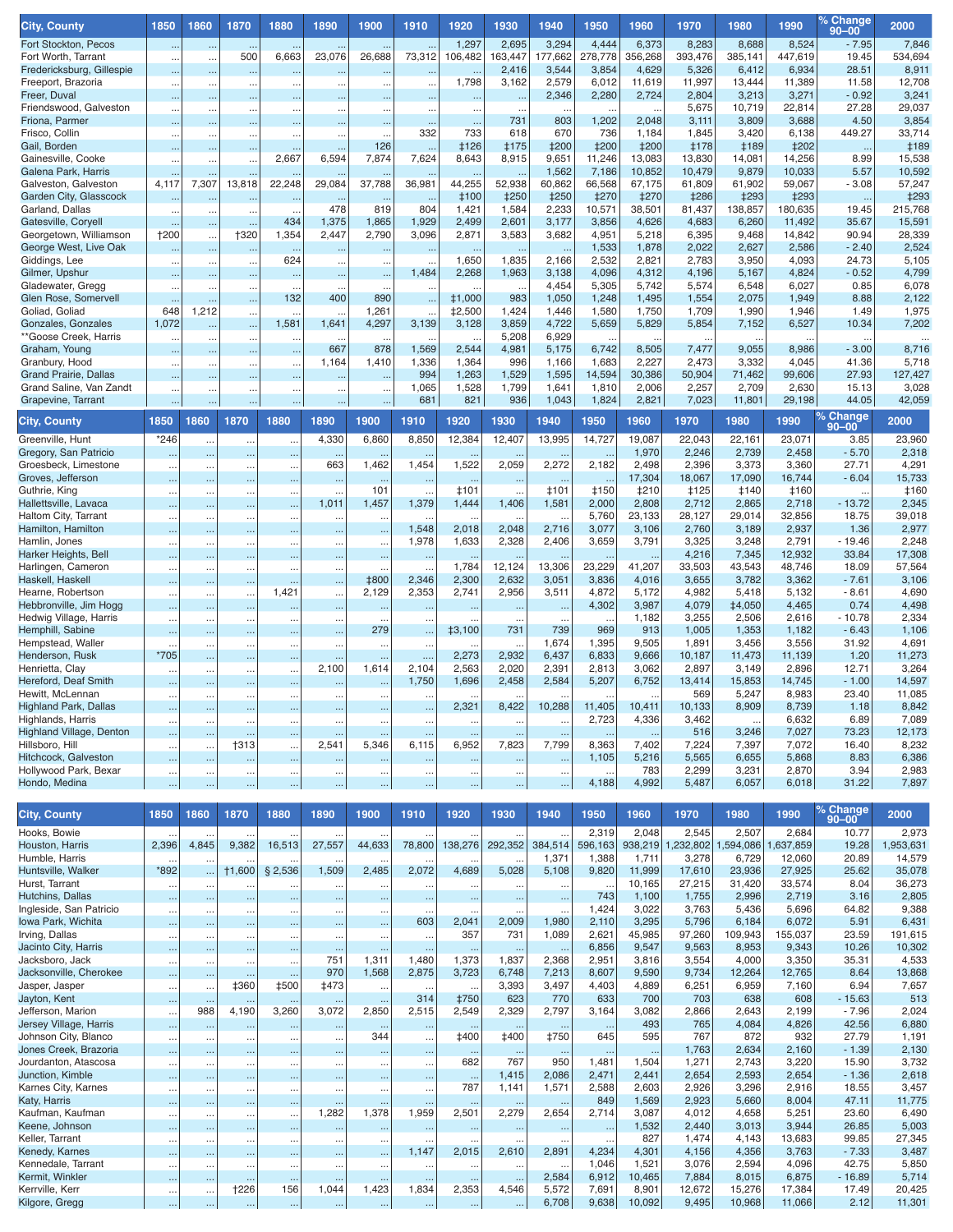| <b>City, County</b>                          | 1850                             | 1860                   | 1870                     | 1880                   | 1890                  | 1900                             | 1910                   | 1920                 | 1930                   | 1940                   | 1950                          | 1960                  | 1970                | 1980                 | 1990                 | օ Change<br>$90 - 00$ | 2000            |
|----------------------------------------------|----------------------------------|------------------------|--------------------------|------------------------|-----------------------|----------------------------------|------------------------|----------------------|------------------------|------------------------|-------------------------------|-----------------------|---------------------|----------------------|----------------------|-----------------------|-----------------|
| Killeen, Bell                                |                                  | $\ddotsc$              | $\cdots$                 | $\ddotsc$              | 285                   | 780                              | 1,265                  | 1,298                | 1,260                  | 1,263                  | 7,045                         | 23,377                | 35,507              | 46,296               | 63,535               | 36.79                 | 86,911          |
| Kingsville, Kleberg                          |                                  | $\ddotsc$              |                          | $\ldots$               | $\sim$                |                                  |                        | 4,770                | 6,815                  | 7,782                  | 16,898                        | 25,297                | 28,995              | 28,808               | 25,276               | 1.18                  | 25,575          |
| Kirby, Bexar                                 | $\ddotsc$                        |                        | $\ddot{\phantom{0}}$     | $\ddotsc$              | $\cdots$              | $\ddot{\phantom{0}}$             | $\ldots$               | $\ddot{\phantom{a}}$ | $\ddot{\phantom{0}}$   | $\ddotsc$              | $\ddotsc$                     | 680                   | 2,558               | 6,385                | 8,326                | 4.17                  | 8,673           |
| Kountze, Hardin                              |                                  |                        | $\ddotsc$                | $\ldots$               | $\ddotsc$             | $\ddotsc$                        | $\ddotsc$              | $\ddotsc$            | $\ddotsc$              | $\ddotsc$              | 1,651                         | 1,768<br>2,272        | 2,173<br>2,558      | 2,716<br>2,752       | 2,067                | 2.32<br>59.36         | 2,115           |
| Lacy-Lakeview, McLennan<br>La Feria, Cameron |                                  | $\cdots$               | $\ddotsc$                | $\ddotsc$              | $\ddotsc$             | $\ddotsc$                        | $\ddotsc$              | $\ddotsc$<br>236     | $\ddotsc$<br>1,594     | $\ddotsc$<br>1,644     | $\ddot{\phantom{a}}$<br>2,952 | 3,047                 | 2,642               | 3,495                | 3,617<br>4,360       | 40.25                 | 5,764<br>6,115  |
| La Grange, Fayette                           | <br>                             | $\cdots$<br>$\ddotsc$  | $\sim$<br>1,165          | 1,325                  | $\ddotsc$<br>1,626    | $\ddotsc$<br>2,392               | $\ddotsc$<br>1,850     | 1,669                | 2,354                  | 2,531                  | 2,738                         | 3,623                 | 3,092               | 3,768                | 3,951                | 13.34                 | 4,478           |
| Lake Dallas, Denton                          |                                  |                        |                          |                        | $\ddotsc$             |                                  |                        | $\ddot{\phantom{1}}$ |                        |                        |                               |                       | 1,431               | 3,177                | 3,656                | 68.65                 | 6,166           |
| Lake Jackson, Brazoria                       | $\cdots$                         | $\cdots$               | $\cdots$                 | $\ldots$               | $\cdots$              | $\ddot{\phantom{0}}$             | $\ddotsc$              | $\cdots$             | $\ldots$               | $\cdots$               | 2,897                         | 9,651                 | 13,376              | 19,102               | 22,771               | 15.88                 | 26,386          |
| Lakeway, Travis                              |                                  | $\cdots$               | $\cdots$                 | $\ddotsc$              | $\cdots$              | $\ddotsc$                        |                        | ò.                   | $\ddotsc$              | $\ddotsc$              | $\ddot{\phantom{1}}$          | $\ddotsc$             | $\ddotsc$           | 790                  | 4,044                | 97.87                 | 8,002           |
| Lake Worth, Tarrant                          | .                                | $\cdots$               | $\sim$                   | $\ddotsc$              | $\ldots$              | $\ddotsc$                        | $\ddotsc$              | $\ddotsc$            | $\ddotsc$              | $\ddotsc$              | 2,351                         | 3,833                 | 4,958               | 4,394                | 4,591                | 0.59                  | 4,618           |
| La Marque, Galveston                         |                                  | $\cdots$               | $\cdots$                 | $\ldots$               | $\sim$                | $\ddotsc$                        | $\ddotsc$              | ÷.                   |                        | $\ddotsc$              | 7,359                         | 13,969                | 16,131              | 15,372               | 14,120               | $-3.10$               | 13,682          |
| Lamesa, Dawson<br>Lampasas, Lampasas         | $\cdots$                         |                        | $\ddotsc$<br><b>†420</b> | $\ddotsc$<br>653       | $\ddotsc$<br>2,408    | $\ddotsc$<br>2,107               | 2,119                  | 1,188<br>2,107       | 3,528<br>2,709         | 6,038<br>3,426         | 10,704<br>4,869               | 12,438<br>5,061       | 11,559<br>5,922     | 11,790<br>6,165      | 10,809<br>6,382      | $-7.93$<br>6.33       | 9,952<br>6,786  |
| Lancaster, Dallas                            | $\cdots$<br>                     | $\ddotsc$<br>$\cdots$  | $\ddotsc$                | $\ddotsc$              | 741                   | 1,045                            | 1,115                  | 1,190                | 1,133                  | 1,151                  | 1,632                         | 7,501                 | 10,522              | 14,807               | 22,117               | 17.08                 | 25,894          |
| La Porte, Harris                             | $\ddotsc$                        | $\ddotsc$              | $\cdots$                 | $\ddotsc$              | $\sim$                | 537                              | 678                    | 889                  | 1,280                  | 3,072                  | 4,429                         | 4,512                 | 7,149               | 14,062               | 27,923               | 14.17                 | 31,880          |
| Laredo, Webb                                 | $\cdots$                         | 1,256                  | 2,046                    | 3,521                  | 11,319                | 13,429                           | 14,855                 | 22,710               | 32,618                 | 39,274                 | 51,910                        | 60,678                | 69,024              | 91,449               | 122,899              | 43.68                 | 176,576         |
| League City, Galveston                       |                                  | $\cdots$               | $\cdots$                 | $\ddotsc$              | $\cdots$              |                                  |                        | $\ldots$             |                        |                        | 1,341                         | 2,622                 | 10,818              | 16,578               | 30,159               | 50.68                 | 45,444          |
| Leakey, Real                                 | $\ddots$                         | $\ddotsc$              | $\ddotsc$                | $\ddotsc$              | $\ddotsc$             | 318                              | $\ddotsc$              | <b>‡150</b>          | <b>‡700</b>            | <b>‡550</b>            | <b>‡550</b>                   | 450                   | 393                 | 468                  | 399                  | $-3.01$               | 387             |
| Leon Valley, Bexar                           |                                  | $\ddotsc$              | $\sim$                   | $\ldots$               | $\cdots$              | $\ddotsc$                        | $\ddotsc$              | $\ldots$             |                        | $\sim$                 | $\sim$                        | 536                   | 2,487               | 8,951                | 9,581                | $-3.57$               | 9,239           |
| Levelland, Hockley                           |                                  | $\cdots$               | $\ddotsc$                | $\ldots$               | $\cdots$              | $\ddot{\phantom{0}}$             | $\ddotsc$              | $\ddot{\phantom{1}}$ | 1,661                  | 3,091                  | 8,264                         | 10,153                | 11,445              | 13,809               | 13,986               | $-8.01$               | 12,866          |
| Lewisville, Denton                           | $\ddotsc$                        | $\cdots$<br>584        | $\cdots$<br>458          | $\ddotsc$              | $\cdots$              | $\ddotsc$<br>865                 | $\cdots$<br>980        | $\sim$               | 853<br>2,187           | 873<br>3,087           | 1,516                         | 3,956<br>6,127        | 9,264<br>5,591      | 24,273               | 46,521<br>7,690      | 67.10                 | 77,737          |
| Liberty, Liberty<br>Littlefield, Lamb        | $\ddotsc$                        |                        | $\sim$                   | 497                    | $\cdots$<br>$\ddotsc$ |                                  |                        | 1,117<br>$\ddotsc$   | 3,218                  | 3,817                  | 4,163<br>6,540                | 7,236                 | 6,738               | 7,945<br>7,409       | 6,489                | 4.46<br>0.28          | 8,033<br>6,507  |
| Live Oak, Bexar                              | $\ddotsc$                        | $\ddotsc$              | $\sim$                   | $\ldots$<br>$\cdot$ .  | $\sim$                | $\ddotsc$<br>$\ddotsc$           | $\ddotsc$<br>$\ddotsc$ | $\ddotsc$            |                        |                        | $\ddot{\phantom{a}}$          |                       | 2,779               | 8,183                | 10,023               | - 8.65                | 9,156           |
| Livingston, Polk                             |                                  |                        | $\ddotsc$                |                        | $\ddotsc$             | $\ddotsc$                        |                        | 928                  | 1,165                  | 1,851                  | 2,865                         | 3,398                 | 3,965               | 4,928                | 5,019                | 8.25                  | 5,433           |
| Llano, Llano                                 |                                  | $\cdots$               | $\ddotsc$                | $\ddotsc$              | $\sim$                | $\ddotsc$                        | 1,687                  | 1,645                | 2,124                  | 2,658                  | 2,954                         | 2,656                 | 2,608               | 3,071                | 2,962                | 12.26                 | 3,325           |
| Lockhart, Caldwell                           | *423                             | $\ddotsc$              | <b>+500</b>              | 718                    | 1,233                 | 2,306                            | 2,945                  | 3,731                | 4,367                  | 5,018                  | 5,573                         | 6,084                 | 6,489               | 7,953                | 9,205                | 26.18                 | 11,615          |
| Longview, Gregg                              | $\ddotsc$                        | $\cdots$               | $\sim$                   | 1,525                  | 2,034                 | 3,591                            | 5,155                  | 5,713                | 5,036                  | 13,758                 | 24,502                        | 40,050                | 46,744              | 62,762               | 70,311               | 4.31                  | 73,344          |
| Lubbock, Lubbock                             |                                  |                        | $\sim$                   | $\ldots$               |                       |                                  | 1,938                  | 4,051                | 20,520                 | 31,853                 | 71,747                        | 128,691               | 149,101             | 173,979              | 186.206              | 7.17                  | 199,564         |
| Lufkin, Angelina                             |                                  | $\cdots$               | $\cdots$                 | $\ldots$               | 529                   | 1,527                            | 2,749                  | 4,878                | 7,311                  | 9,567                  | 15,135                        | 17,641                | 23,049              | 28,562               | 30,206               | 8.29                  | 32,709          |
| Luling, Caldwell                             |                                  | $\cdots$               | $\cdots$                 | $\cdots$               | 1,792                 | 1,349                            | 1,404                  | 1,502<br>1,079       | 5,970<br>1,294         | 4,437                  | 4,297<br>2,393                | 4,412                 | 4,719               | 5,039                | 4,661                | 8.99                  | 5,080           |
| Madisonville, Madison                        |                                  | $\cdots$               | $\cdots$                 |                        | $\cdots$              | $\cdots$                         | $\cdots$               |                      |                        | 2,095                  |                               | 2,324                 | 2,881               | 3,660                | 3,569                | 16.53                 | 4,159           |
| <b>City, County</b>                          | 1850                             | 1860                   | 1870                     | 1880                   | 1890                  | 1900                             | 1910                   | 1920                 | 1930                   | 1940                   | 1950                          | 1960                  | 1970                | 1980                 | 1990                 | % Change<br>$90 - 00$ | 2000            |
| Mansfield, Tarrant                           |                                  |                        |                          | $\ddotsc$              | 418                   | 694                              | 627                    | 719                  | 635                    | 774                    | 964                           | 1,375                 | 3,658               | 8,092                | 15,615               | 79.51                 | 28,031          |
| Manvel, Brazoria                             | $\ldots$                         | $\ddotsc$              | $\ddot{\phantom{0}}$     | $\ddot{\phantom{0}}$   | $\ddotsc$             | $\ddotsc$                        |                        | $\ddotsc$            |                        |                        |                               | $\ddot{\phantom{a}}$  | 106                 | 3,549                | 3,733                | $-18.40$              | 3,046           |
| Marble Falls, Burnet                         |                                  |                        |                          | $\ddotsc$              | $\ldots$              | ò.                               | 1,061                  | 639                  | 865                    | 1,021                  | 2,044                         | 2,161                 | 2,209               | 3,252                | 4,007                | 23.76                 | 4,959           |
| Marfa, Presidio                              | $\ddotsc$                        | $\ddotsc$              | $\ddot{\phantom{0}}$     | $\ddot{\phantom{0}}$   | $\ddotsc$             |                                  |                        | 3,553                | 3,909                  | 3,805                  | 3,603                         | 2,799                 | 2,682               | 2,466                | 2,424                | $-12.50$              | 2,121           |
| Marlin, Falls                                |                                  |                        |                          | $\ddotsc$              | 2,058                 | 3,092                            | 3,878                  | 4,310                | 5,338                  | 6,542                  | 7,099                         | 6,918                 | 6,351               | 7,099                | 6,386                | 3.79                  | 6,628           |
| Marshall, Harrison                           | <b>‡1,189</b>                    | <b>‡4,000</b>          | 1,920                    | 5,624                  | 7,207                 | 7,855                            | 11,452                 | 14,271               | 16,203                 | 18,410                 | 22,327                        | 23,846                | 22,937              | 24,921               | 23,682               | 1.07                  | 23,935          |
| Mart, McLennan<br>Mason, Mason               |                                  |                        | $\ddotsc$                | $\ldots$<br>575        | $\ldots$              | <b>‡300</b><br>1,137             | 2,939                  | 3,105<br>1,200       | 2,853<br>2,000         | 2,856<br>1,500         | 2,269<br>2,448                | 2,197<br>1,815        | 2,183<br>1,806      | 2,324<br>2,153       | 2,004<br>2,041       | 13.42<br>4.56         | 2,273<br>2,134  |
| Matador, Motley                              | $\ddotsc$<br>$\ddotsc$           | $\ddotsc$<br>$\ddotsc$ | $\ddotsc$<br>            | $\ddotsc$              | $\ddotsc$<br>         | 158                              | $\ddotsc$<br>$\ddotsc$ | 692                  | 1,302                  | 1,376                  | 1,325                         | 1,217                 | 1,091               | 1,052                | 790                  | $-6.33$               | 740             |
| Mathis, San Patricio                         | $\ldots$                         | $\cdots$               |                          | $\ddotsc$              | $\ldots$              |                                  | $\ddotsc$              | $\ddotsc$            |                        | 1,950                  | 4,050                         | 6,075                 | 5,351               | 5,667                | 5,423                | $-7.17$               | 5,034           |
| McAllen, Hidalgo                             | $\ldots$                         | $\ddotsc$              |                          | $\ddotsc$              | $\ddotsc$             | $\ddotsc$                        | $\ddotsc$              | 5,331                | 9,074                  | 11,877                 | 20,067                        | 32,728                | 37,636              | 67,042               | 84,021               | 26.65                 | 106,414         |
| McCamey, Upton                               | $\ddotsc$                        | $\ddotsc$              | $\ddotsc$                | $\ddotsc$              | $\ddotsc$             |                                  |                        | $\ddotsc$            | 3,446                  | 2,595                  | 3,121                         | 3,375                 | 2,647               | 2,436                | 2,493                | $-27.60$              | 1,805           |
| McGregor, McLennan                           | $\ddotsc$                        | $\ddotsc$              |                          |                        | 774                   | 1,435                            | 1,864                  | 2,081                | 2,041                  | 2,062                  | 2,669                         | 4,642                 | 4,365               | 4,513                | 4,683                | 0.94                  | 4,727           |
| McKinney, Collin                             | *523                             | $\cdots$               | $\cdots$                 | 1,479                  | 2,489                 | 4,342                            | 4,714                  | 6,677                | 7,307                  | 8,555                  | 10,560                        | 13,763                | 15,193              | 16,249               | 21,283               | 155.46                | 54,369          |
| Memphis, Hall                                | $\ldots$                         | $\ddotsc$              | $\ddotsc$                | $\ddotsc$              | $\ddotsc$             | $\sim$                           | 1,936                  | 2,839                | 4,257                  | 3,869                  | 3,810                         | 3,332                 | 3,227               | 3,352                | 2,465                | 0.57                  | 2,479           |
| Menard, Menard                               | $\ddots$                         |                        |                          | $\ddot{\phantom{0}}$   |                       |                                  |                        | 1,164                | 1,969                  | 2,375                  | 2,685                         | 1,914                 | 1,740               | 1,697                | 1,606                | 2.93                  | 1,653           |
| Mentone, Loving                              |                                  |                        | $\ddotsc$                | $\ddotsc$              |                       | $\ddotsc$                        | $\ddotsc$<br>,209      | $\ddotsc$<br>3,414   | $\sim$<br>6,608        | <b>‡150</b><br>7,624   | #110<br>10,081                | <b>‡110</b><br>10,943 | <b>‡44</b><br>9,355 | <b>‡50</b><br>11,851 | <b>‡50</b><br>12,694 | $\cdots$<br>7.52      | ‡15             |
| Mercedes, Hidalgo<br>Mertzon, Irion          | и.                               |                        | $\ddotsc$                | $\ddotsc$              |                       | $\ddot{\phantom{0}}$<br>$\cdots$ |                        | 400                  | 684                    | 869                    | 765                           | 594                   | 513                 | 687                  | 778                  | 7.84                  | 13,649<br>839   |
| Mesquite, Dallas                             | $\ldots$                         | $\cdots$<br>$\cdots$   |                          | $\ddot{\phantom{a}}$   | $\cdots$<br>135       | 406                              | $\ddotsc$<br>687       | 674                  | 729                    | 1,045                  | 1,696                         | 27,526                | 55,131              | 67,053               | 101,484              | 22.70                 | 124,523         |
| Mexia, Limestone                             | $\ddotsc$                        | $\cdots$               | Ω,                       | 1,298                  | 1,674                 | 2,393                            | 2,694                  | 3,482                | 6,579                  | 6,410                  | 6,627                         | 6,121                 | 5,943               | 7,094                | 6,933                | $-5.34$               | 6,563           |
| Miami, Roberts                               | $\cdot$                          | $\cdots$               | $\cdots$                 | $\ddotsc$              | $\ldots$              | 286                              |                        | 937                  | 953                    | 713                    | 645                           | 656                   | 611                 | 813                  | 675                  | $-12.89$              | 588             |
| Midland, Midland                             | $\ddotsc$                        | $\cdots$               |                          | $\ddotsc$              | $\cdots$              | $\sim$                           | 2,192                  | 1,795                | 5,484                  | 9,352                  | 21,713                        | 62,625                | 59,463              | 70,525               | 89,443               | 6.21                  | 94,996          |
| Midlothian, Ellis                            | $\cdots$                         | $\cdots$               | $\ldots$                 | $\ddotsc$              | 297                   | 832                              | 868                    | 1,298                | 1,168                  | 1,027                  | 1,177                         | 1,521                 | 2,322               | 3,219                | 5,040                | 48.41                 | 7,480           |
| Mineola, Wood                                | $\ddot{\phantom{0}}$             | $\ldots$               |                          | 1,175                  | 1,323                 | 1,725                            | 1,706                  | 2,299                | 3,304                  | 3,223                  | 3,626                         | 3,810                 | 3,926               | 4,346                | 4,321                | 5.30                  | 4,550           |
| Mineral Wells, Palo Pinto                    | $\ldots$                         | $\cdots$               | $\ddotsc$                | $\ddotsc$              | 577                   | 2,048                            | 3,950                  | 7,890                | 5,986                  | 6,303                  | 7,801                         | 11,053                | 18,411              | 14,468               | 14,935               | 13.47<br>58.48        | 16,946          |
| Mission, Hidalgo                             |                                  |                        | Ω,                       | $\cdots$               |                       | $\ldots$                         | $\cdots$               | 3,847                | 5,120                  | 5,982                  | 10,765                        | 14,081                | 13,043              | 22,589               | 28,653               |                       | 45,408          |
| <b>City, County</b>                          | 1850                             | 1860                   | 1870                     | 1880                   | 1890                  | 1900                             | 1910                   | 1920                 | 1930                   | 1940                   | 1950                          | 1960                  | 1970                | 1980                 | 1990                 | % Change<br>$90 - 00$ | 2000            |
| Missouri City, Fort Bend                     | $\ldots$                         | $\ldots$               | $\ddotsc$                | $\ddots$               | $\ldots$              | $\ddotsc$                        | $\ldots$               | $\cdots$             | $\ddotsc$              |                        | $\ldots$                      | 604                   | 4,136               | 24,533               | 36,176               | 46.27                 | 52,913          |
| Monahans, Ward                               | $\ddot{\phantom{1}}$             | $\cdots$               |                          | $\ddotsc$              | $\ldots$              | $\cdots$                         | $\ddotsc$              | $\cdots$             | 816                    | 3,944                  | 6,311                         | 8,567                 | 8,333               | 8,397                | 8,101                | $-15.80$              | 6,821           |
| Mont Belvieu, Chambers                       | $\ddotsc$                        | $\cdots$               |                          | $\ddotsc$              | $\cdots$              | $\ddotsc$                        | $\ddotsc$              | ‡20                  | <b>‡600</b>            | <b>‡600</b>            | <b>‡500</b>                   | <b>‡500</b>           | 1,144               | 1,730                | 1,323                | 75.66                 | 2,324           |
| Morton, Cochran<br>Mount Pleasant, Titus     | $\cdots$<br>*227                 | $\ddotsc$              |                          | $\ddotsc$              | $\cdots$              | $\cdots$                         | $\ddotsc$<br>3,137     | $\cdots$<br>4,099    | $\ldots$<br>3,541      | 1,137<br>4,528         | 2,274<br>6,342                | 2,731<br>8,027        | 2,738               | 2,674<br>11,003      | 2,597                | $-13.40$<br>13.38     | 2,249           |
| Mount Vernon, Franklin                       |                                  | $\cdots$               |                          | 311                    | 589                   | $\ddotsc$<br>972                 |                        | 1,212                | 1,222                  | 1,443                  | 1,423                         | 1,338                 | 9,459<br>1,806      | 2,025                | 12,291<br>2,219      | 3.02                  | 13,935<br>2,286 |
| Muleshoe, Bailey                             | $\ddot{\phantom{0}}$<br>$\ldots$ | $\ddotsc$<br>$\ldots$  | <br>                     | $\ldots$               | $\ldots$              | $\ddotsc$                        | $\ddotsc$<br>$\ddotsc$ | $\ldots$             | 779                    | 1,327                  | 2,477                         | 3,871                 | 4,525               | 4,842                | 4,571                | $-0.90$               | 4,530           |
| Munday, Knox                                 | $\ddotsc$                        | $\cdots$               |                          | $\ldots$               | $\cdots$              | $\sim$                           | 956                    | 998                  | 1,318                  | 1,545                  | 2,270                         | 1,978                 | 1,726               | 1,738                | 1,600                | $-4.56$               | 1,527           |
| Nacogdoches, Nac.                            | <b>‡468</b>                      | *383                   | $\ddotsc$                | $\ddot{\phantom{0}}$   | 1,138                 | 1,827                            | 3,369                  | 3,546                | 5,687                  | 7,538                  | 12,327                        | 12,674                | 22,544              | 27,149               | 30,872               | $-3.10$               | 29,914          |
| Nassau Bay, Harris                           |                                  | $\ddotsc$              |                          | $\ldots$               | $\cdots$              | $\sim$                           | $\ldots$               | $\cdots$             | $\ldots$               | $\cdots$               | $\cdots$                      | $\cdots$              | $\cdots$            | 4,526                | 4,320                | $-3.47$               | 4,170           |
| Navasota, Grimes                             | $\cdot$                          | $\cdots$               | $\ldots$                 | 1,611                  | 2,997                 | 3,857                            | 3,284                  | 5,060                | 5,128                  | 6,138                  | 5,188                         | 4,937                 | 5,111               | 5,971                | 6,296                | 7.83                  | 6,789           |
| Nederland, Jefferson                         | $\ddotsc$                        | $\cdots$               | $\ldots$                 | $\cdots$               | $\cdots$              | $\sim$                           | $\ddotsc$              | $\cdots$             | $\ldots$               |                        | 3,805                         | 12,036                | 16,810              | 16,855               | 16,192               | 7.60                  | 17,422          |
| New Boston, Bowie                            |                                  |                        | $\ddot{\phantom{a}}$     | $\ddot{\phantom{a}}$   | $\ddotsc$             | $\ldots$                         |                        | 869                  | 949                    | 1,111                  | 2,688                         | 2,773                 | 4,034               | 4,628                | 5,057                | $-4.92$               | 4,808           |
| New Braunfels, Comal                         | $*1,727$                         | <b>‡3,500</b>          | 2,261                    | 1,938                  | 1,608                 | 2,097                            | 3,165                  | 3,590                | 6,242                  | 6,976                  | 12,210                        | 15,631                | 17,859              | 22,402               | 27,334               | 33.51                 | 36,494          |
| Newton, Newton<br>Nocona, Montague           | $\ddotsc$                        | $\ddotsc$              | $\ddot{\phantom{0}}$     | $\ddotsc$              | $\cdot$ .<br>381      | 961                              | 1,338                  | <b>‡800</b><br>1,422 | <b>‡1,000</b><br>2,352 | <b>‡1,200</b><br>2,605 | 934<br>3,022                  | 1,233<br>3,127        | 1,529<br>2,871      | 1,620<br>2,992       | 1,885<br>2,870       | 30.45<br>11.43        | 2,459<br>3,198  |
| North Richland Hills,                        | $\ddot{\phantom{0}}$             | $\ddotsc$              |                          | $\ddotsc$              |                       |                                  |                        |                      |                        |                        |                               | 8,662                 | 16,514              | 30,592               | 45,895               | 21.22                 | 55,635          |
| Tarrant                                      | $\cdots$                         | $\ddotsc$              |                          | $\ddotsc$              | $\cdots$              | $\cdots$                         | $\cdots$               | $\ldots$             | $\cdots$               | $\cdots$               | $\cdots$                      |                       |                     |                      |                      |                       |                 |
| Odessa, Ector                                | $\cdots$                         | $\ddotsc$              |                          | $\ddotsc$              | $\cdots$              | $\cdots$                         | $\cdots$               | $\ddotsc$            | 2,407                  | 9,573                  | 29,495                        | 80,338                | 78,380              | 90,027               | 89,699               | 1.39                  | 90,943          |
| Olmos Park, Bexar                            | $\cdot$                          | $\cdots$               | $\cdots$                 | $\ddotsc$              | $\ddotsc$             | $\ddotsc$                        |                        | $\ddotsc$            |                        | 1,822                  | 2,841                         | 2,457                 | 2,250               | 2,069                | 2,161                | 8.42                  | 2,343           |
| Olney, Young                                 | $\cdots$                         | $\cdots$               | $\ddotsc$                | $\cdots$               | $\cdots$              | $\sim$                           | 1,095                  | 1,164                | 4,138                  | 3,497                  | 3,765                         | 3,872                 | 3,624               | 4,060                | 3,519                | $-3.50$               | 3,396           |
| Orange, Orange                               | $\ddotsc$                        | $\ddotsc$              |                          | $\ddot{\phantom{0}}$   | 3,173                 | 3,835                            | 5,527                  | 9,212                | 7,913                  | 7,472                  | 21,174                        | 25,605                | 24,457              | 23,628               | 19,370               | $-3.75$               | 18,643          |
| Ozona, Crockett<br>Paducah, Cottle           | $\ddotsc$                        | $\ddotsc$              | $\ddotsc$                | $\ddotsc$              | $\cdots$              | $\cdots$                         | $\ddotsc$<br>1,389     | $\cdots$<br>1,335    | $\cdots$<br>1,318      | $\cdots$<br>2,677      | 2,885<br>2,952                | 3,361<br>2,392        | 2,864<br>2,052      | 3,766<br>2,216       | 3,181<br>1,788       | 8.02<br>$-16.22$      | 3,436<br>1,498  |
| Paint Rock, Concho                           | $\cdot$<br>$\ddot{\phantom{0}}$  | $\cdots$<br>$\cdots$   | <br>                     | $\ddotsc$<br>$\ddotsc$ | $\ddotsc$<br>323      | 323                              |                        | <b>‡750</b>          | <b>‡1,000</b>          | <b>‡800</b>            | <b>‡800</b>                   | <b>‡810</b>           | 193                 | 256                  | 227                  | 40.97                 | 320             |
| Palacios, Matagorda                          | $\ddotsc$                        | $\cdots$               | $\ddotsc$                | $\ddotsc$              | $\ddotsc$             | $\ddotsc$                        | 1,350                  | 1,357                | 2,802                  | 2,288                  | 2,799                         | 3,676                 | 3,642               | 4,667                | 4,418                | 16.64                 | 5,153           |
| Palestine, Anderson                          | <b>‡2,000</b>                    |                        |                          | 2,997                  | 5,838                 | 8,297                            | 10,482                 | 11,039               | 11,445                 | 12,144                 | 12,503                        | 13,974                | 14,525              | 15,948               | 18,042               | $-2.46$               | 17,598          |
| Pampa, Gray                                  | $\cdots$                         | $\cdots$               |                          | $\cdots$               | $\ldots$              | $\cdots$                         | $\cdots$               | 987                  | 10,470                 | 12,895                 | 16,583                        | 24,664                | 21,726              | 21,396               | 19,959               | $-10.38$              | 17,887          |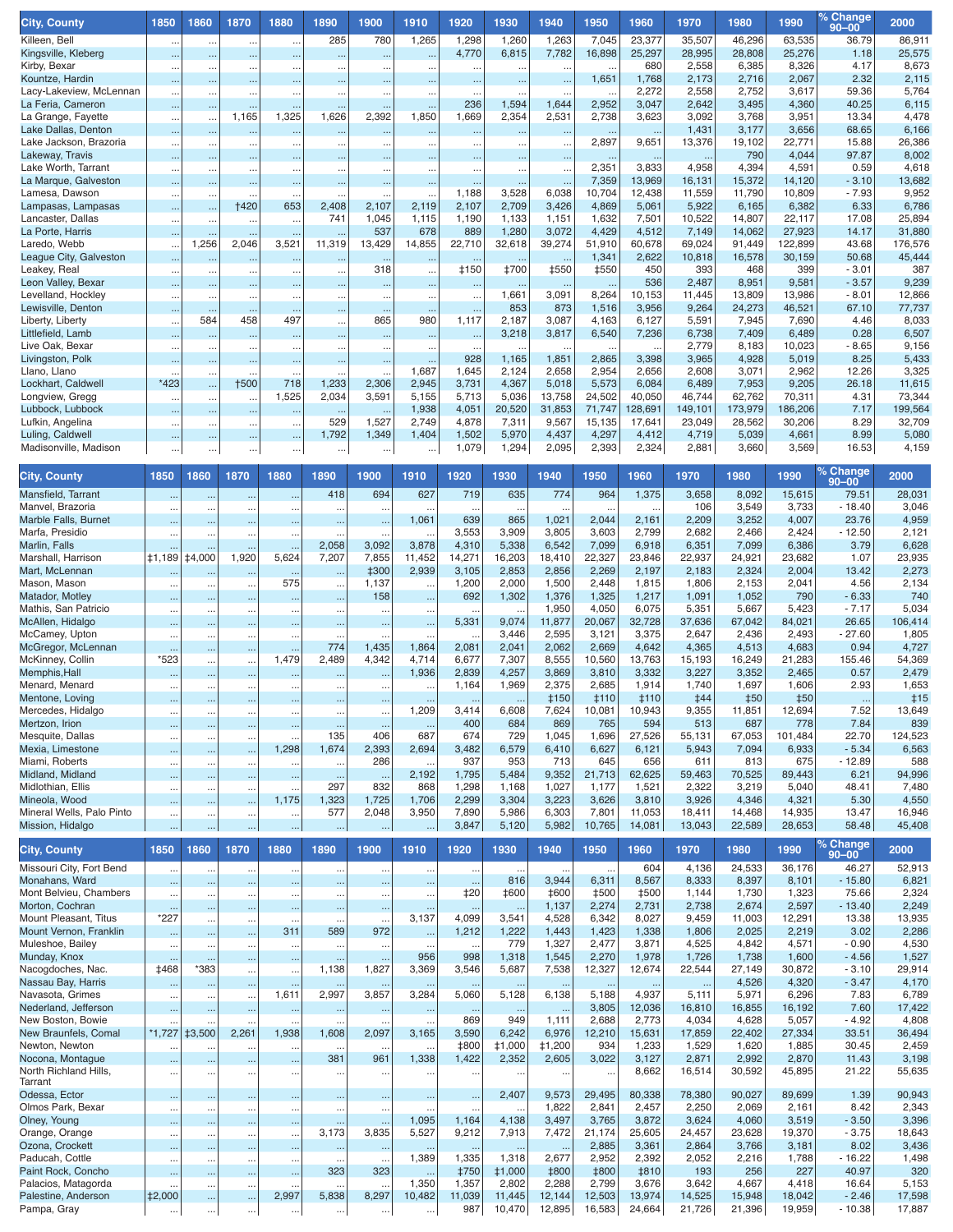| <b>City, County</b>            | 1850                              | 1860                | 1870          | 1880                   | 1890                 | 1900                 | 1910               | 1920        | 1930               | 1940           | 1950                 | 1960          | 1970    | 1980          | 1990    | % Change<br>$90 - 00$ | 2000            |
|--------------------------------|-----------------------------------|---------------------|---------------|------------------------|----------------------|----------------------|--------------------|-------------|--------------------|----------------|----------------------|---------------|---------|---------------|---------|-----------------------|-----------------|
| Panhandle, Carson              |                                   |                     |               |                        |                      | 468                  | 521                | 638         | 2,035              | 978            | 1,403                | 1,907         | 2,141   | 2,226         | 2,353   | 10.03                 | 2,589           |
| Paris, Lamar                   | $*1,003$                          | <b>‡1,500</b>       | $\ddotsc$     | 3,980                  | 8,254                | 9,358                | 11,269             | 15,040      | 15,649             | 18,678         | 21,643               | 20,977        | 23,441  | 25,498        | 24,799  | 4.43                  | 25,898          |
| Pasadena, Harris               |                                   |                     |               |                        | $\ddotsc$            | $\ddot{\phantom{1}}$ |                    | $\ldots$    | 1,647              | 3,436          | 22,483               | 58,737        | 89,277  | 112,560       | 119,604 | 18.45                 | 141,674         |
| Pearland, Brazoria             | $\ddot{\phantom{0}}$              | $\ddotsc$           |               | $\ddotsc$              | $\ldots$             | $\ldots$             |                    | $\ddotsc$   |                    |                | $\ddotsc$            | 1,497         | 6,444   | 13,248        | 18,927  | 98.87                 | 37,640          |
| Pearsall, Frio                 | $\ddotsc$                         | $\ddotsc$           |               | $\ddotsc$              | $\ddotsc$            | $\ddotsc$            | 1,799              | 2,161       | 2,536              | 3,164          | 4,481                | 4,957         | 5,545   | 7,383         | 6,924   | 3.37                  | 7,157           |
| Pecos, Reeves                  | $\ddot{\phantom{0}}$              | $\ddotsc$           | .             | $\ddot{\phantom{a}}$   | 393                  | 639                  | 1,856              | 1,445       | 3,304              | 4,855          | 8,054                | 12,728        | 12,682  | 12,855        | 12,069  | $-21.28$              | 9,501           |
| **Pelly, Harris                | $\ddotsc$                         | $\ddotsc$           | Ω,            | $\ddotsc$              | $\ddotsc$            | $\sim$               |                    |             | 3,442              | 3,712          | $\ddotsc$            |               |         |               |         |                       |                 |
| Perryton, Ochiltree            | $\ddotsc$                         | $\ldots$            |               | $\ddotsc$              | $\cdots$             | $\ddotsc$            | $\ldots$           | $\ddotsc$   | 2,824              | 2,325          | 4,417                | 7,903         | 7,810   | 7,991         | 7,619   | 2.03                  | 7,774           |
| Pflugerville, Travis           | $\ddotsc$                         | $\ddotsc$           |               | $\ddotsc$              | $\cdots$             | $\cdots$             | $\sim$             | <b>‡500</b> | <b>‡580</b>        | <b>‡500</b>    | <b>‡380</b>          | <b>‡380</b>   | 549     | 745           | 4,444   | 267.57                | 16,335          |
| Pharr, Hidalgo                 | $\ddot{\phantom{0}}$              |                     |               | $\ddot{\phantom{0}}$   |                      | $\ddotsc$            |                    | 1,565       | 3,225              | 4,784          | 8,690                | 14,106        | 15,829  | 21,381        | 32,921  | 41.73                 | 46,660          |
| Pinehurst, Orange              | $\ddotsc$                         | $\ddotsc$           |               | $\ddotsc$              | $\cdots$             | $\cdots$             | $\ldots$           | $\ddotsc$   | $\ldots$           | $\ddotsc$      | $\cdots$             | 1,703         | 2,198   | 3,055         | 2,682   | $-15.21$              | 2,274           |
| Piney Point Village, Harris    | $\ddotsc$                         | $\ddotsc$           |               | $\ddotsc$              | $\ddotsc$            | $\cdots$             |                    | $\ddotsc$   | $\ddotsc$          |                | $\ddot{\phantom{0}}$ | 1,790         | 2,548   | 2,958         | 3,197   | 5.72                  | 3,380           |
| Pittsburg, Camp                | $\ddotsc$                         | $\ddotsc$           |               | $\ddotsc$              | 1,203                | 1,783                | 1,916              | 2,540       | 2,640              | 2,916          | 3,142                | 3,796         | 3,844   | 4,245         | 4,007   | 8.49                  | 4,347           |
| Plainview, Hale                | $\ddot{\phantom{0}}$              | $\ddotsc$           |               | $\cdot$ .              | $\ldots$             |                      | 2,829              | 3,989       | 8,834              | 8,263          | 14,044               | 18,735        | 19,096  | 22,187        | 21,698  | 2.94                  | 22,336          |
| Plano, Collin                  | $\ddotsc$                         | $\ddotsc$           | Ω,            | $\ddotsc$              | 824                  | 1,304                | 1,258              | 1,715       | 1,554              | 1,582          | 2,126                | 3,695         | 17,872  | 72,331        | 127,885 | 73.62                 | 222,030         |
| Pleasanton, Atascosa           | $\ddotsc$                         | $\ddotsc$           |               | $\ddotsc$              | $\cdots$             |                      |                    | 1,036       | 1,154              | 2,074          | 2,913                | 3,467         | 5,407   | 6,346         | 7,678   | 7.66                  | 8,266           |
| Port Arthur, Jefferson         | $\ddotsc$                         | $\sim$              |               | $\ddotsc$              | $\cdots$             | 900                  | 7,663              | 22,251      | 50,902             | 46,140         | 57,530               | 66,676        | 57,371  | 61,195        | 58,551  | $-1.36$               | 57,755          |
| Port Isabel, Cameron           | $\ddotsc$                         | $\ddotsc$           | $\ddotsc$     | $\ddotsc$              | $\cdots$             | $\sim$               | $\ddotsc$          | $\ddotsc$   | 1,177              | 1,440          | 2,372                | 3,575         | 3,067   | 3,769         | 4,467   | 8.91                  | 4,865           |
| Portland, San Patricio         | $\ddotsc$                         | $\ldots$            | Ω,            | $\ddotsc$              | $\cdots$             | $\sim$               |                    | $\ddotsc$   | $\ddotsc$          | $\ddotsc$      | 1,292                | 2,538         | 7,302   | 12,023        | 12,224  | 21.29                 | 14,827          |
| Port Lavaca, Calhoun           | $\ddotsc$                         | $\ddotsc$           |               | $\ddotsc$              | $\ddotsc$            | $\ddotsc$            | 1,699              | 1,213       | 1,367              | 2,069          | 5,599                | 8,864         | 10,491  | 10,911        | 10,886  | 10.55                 | 12,035          |
| Port Neches, Jefferson         | $\ddotsc$                         |                     | Ω,            | $\ddotsc$              | $\cdots$             |                      |                    | $\ddotsc$   | 2,327              | 2,487          | 5,448                | 8,696         | 10,894  | 13,944        | 12,908  | 5.37                  | 13,601          |
| Post, Garza                    | $\ddotsc$                         | $\cdots$            | $\ddotsc$     | $\ddotsc$              | $\cdots$             | $\sim$               | $\ddotsc$          | 1,436       | 1,668              | 2,046          | 3,141                | 4,663         | 3,854   | 3,961         | 3,768   | $-1.59$               | 3,708           |
| Poteet, Atascosa               | $\ddotsc$                         | $\ddotsc$           | Ω,            | $\ddotsc$              |                      | ò.                   |                    | $\ddotsc$   | 1,231              | 2,315          | 2,487                | 2,811         | 3,013   | 3,086         | 3,206   | 3.09                  | 3,305           |
| Prairie View, Waller           | $\ddot{\phantom{0}}$              | $\ddotsc$           |               | $\ddot{\phantom{0}}$   | $\ddotsc$            | $\cdots$             | $\ddotsc$          | $\ddots$    | $\ddotsc$          |                | $\ddotsc$            | 2,326         | 3,589   | 3,993         | 4,004   | 10.14                 | 4,410           |
| Premont, Jim Wells             | $\ddotsc$                         | $\ddotsc$           | Ω,            | $\ddotsc$              | $\ldots$             |                      | $\ddotsc$          | $\ddotsc$   | $\ddotsc$          | 1,080          | 2,619                | 3,049         | 3,282   | 2,984         | 2,914   | $-4.87$               | 2,772           |
| Princeton, Collin              | $\ddotsc$                         | $\ddotsc$           |               | $\ddot{\phantom{0}}$   | $\ddotsc$            | $\ddotsc$            |                    | 500         | 459                | 564            | 540                  | 594           | 1,105   | 3,408         | 2,448   | 42.03                 | 3,477           |
| Quanah, Hardeman               |                                   | $\sim$              |               |                        | 1,477                | 1,651                | 3,127              | 3,691       | 4,464              | 3,767          | 4,589                | 4,564         | 3,948   | 3,890         | 3,413   | $-11.46$              | 3,022           |
| Ralls, Crosby                  | $\ddotsc$<br>$\ddot{\phantom{0}}$ |                     | <br>.         | $\ddot{\phantom{a}}$   | $\ddotsc$            | $\ddot{\phantom{a}}$ |                    | <b>‡500</b> | 1,365              | 1,512          | 1,771                | 2,300         | 1,962   | 2,422         | 2,172   | 3.68                  | 2,252           |
| Ranger, Eastland               | $\ddotsc$                         | $\ddotsc$           | Ω,            | $\ddotsc$              | $\ddotsc$            | $\sim$               | $\ddotsc$          | 16,201      | 6,208              | 4,553          | 3,989                | 3,313         | 3,094   | 3,142         | 2,803   | $-7.81$               | 2,584           |
| Raymondville, Willacy          | $\ddot{\phantom{0}}$              | $\ldots$            |               |                        | $\cdots$             |                      |                    | $\ddotsc$   | 2,050              | 4,050          | 9,136                | 9,385         | 7,987   | 9,493         | 8,880   | 9.61                  | 9,733           |
| Refugio, Refugio               | $\ddotsc$                         | $\ddotsc$           |               | $\ddotsc$<br>$\ddotsc$ | $\cdots$             | <br>$\cdots$         | 773                | 933         | 2,019              | 4,077          | 4,666                | 4,944         | 4,340   | 3,898         | 3,158   | $-6.87$               | 2,941           |
|                                |                                   |                     |               |                        |                      |                      |                    |             |                    |                |                      |               |         |               |         |                       |                 |
|                                |                                   |                     |               |                        |                      |                      |                    |             |                    |                |                      |               |         |               |         |                       |                 |
| Richardson, Dallas             |                                   |                     |               | $\ddotsc$              |                      |                      |                    |             | 629                | 720            | 1,289                | 16,810        | 48,582  | 72,496        | 74,840  | 22.66                 | 91,802          |
| <b>City, County</b>            | 1850                              | 1860                | 1870          | 1880                   | 1890                 | 1900                 | 1910               | 1920        | 1930               | 1940           | 1950                 | 1960          | 1970    | 1980          | 1990    | % Change<br>$90 - 00$ | 2000            |
| <b>Richland Hills, Tarrant</b> | $\ldots$                          | $\ddotsc$           | $\ddotsc$     | $\alpha$               | $\ddotsc$            | $\ldots$             |                    |             |                    |                |                      | 7,804         | 8,865   | 7,977         | 7,978   | 1.93                  | 8,132           |
| Richmond, Fort Bend            | $\ddotsc$                         | $\ddotsc$           |               | $\ddotsc$              | $\ddotsc$            | $\ddotsc$            | 1,371              | 1,273       | 1,432              | 2,026          | 2,030                | 3,668         | 5,777   | 9,692         | 10,042  | 10.35                 | 11,081          |
| Richwood, Brazoria             | $\ddotsc$                         | $\sim$              |               |                        | $\cdots$             | $\ddotsc$            |                    | $\ddotsc$   |                    |                | $\ldots$             | 649           | 1,452   | 2,591         | 2,732   | 10.25                 | 3,012           |
| Rio Grande City, Starr         | $\ddot{\phantom{0}}$              | 439                 |               | $\ddot{\phantom{0}}$   | 1,968                | $\cdots$             | $\ddotsc$          | $\cdots$    | 2,283              | $\ddotsc$      | 3,992                | 5,835         | 5,676   | 8,930         | 10,725  | 11.17                 | 11,923          |
| River Oaks, Tarrant            | $\ddotsc$                         |                     | Ω,            | $\ddotsc$              | $\ddotsc$            | $\sim$               |                    |             |                    | $\ddotsc$      | 7,097                | 8,444         | 8,193   | 6,890         | 6,580   | 6.16                  | 6,985           |
| Robert Lee, Coke               | $\ddotsc$                         | $\cdots$            | $\ddotsc$     | $\ddotsc$              | $\ddots$             | 582                  | $\ddotsc$          | <b>‡582</b> | 490                | 662            | 1,070                | 975           | 1,119   | 1,202         | 1,276   | $-8.23$               | 1,171           |
| Robinson, McLennan             | $\ddotsc$                         | $\ddotsc$           | Ω,            | ä,                     | $\ddotsc$            | ÷.                   | $\ldots$           |             | $\ddotsc$          |                | $\ddotsc$            | 2,110         | 3,807   | 6,074         | 7,111   | 10.32                 | 7,845           |
| Robstown, Nueces               | $\ddot{\phantom{0}}$              | $\ddotsc$           | .             | $\ddot{\phantom{a}}$   | $\ddotsc$            |                      |                    | 948         | 4,183              | 6,780          | 7,278                | 10,266        | 11,217  | 12,100        | 12,849  | $-0.95$               | 12,727          |
| Rockdale, Milam                | $\ddotsc$                         | $\ldots$            |               | $\ddotsc$              | 1,505                | 2,515                | 2,073              | 2,323       | 2,204              | 2,136          | 2,321                | 4,481         | 4,655   | 5,611         | 5,235   | 3.90                  | 5,439           |
| Rockport, Aransas              | $\ddots$                          | $\ddotsc$           |               | $\ddot{\phantom{a}}$   | 1,069                | 1,153                | 1,382              | 1,545       | 1,140              | 1,729          | 2,266                | 2,989         | 3,879   | 3,686         | 5,355   | 37.91                 | 7,385           |
| Rocksprings, Edwards           |                                   | $\sim$              |               |                        | $\ldots$             | 389                  |                    | <b>‡600</b> | 998                | 1,339          | 1,433                | 1,275         | 1,221   | 1,317         | 1,339   | $-4.03$               | 1,285           |
| Rockwall, Rockwall             | $\ddotsc$<br>$\ddot{\phantom{0}}$ | $\ddotsc$           | <br>$\ddotsc$ | $\ddot{\phantom{0}}$   | 843                  | 1,245                | 1,136              | 1,388       | 1,071              | 1,318          | 1,501                | 2,166         | 3,121   | 5,939         | 10,486  | 71.43                 | 17,976          |
| Roma-Los Saenz, Starr          | $\ddotsc$                         | $\ddotsc$           | 479           | $\ddotsc$              | $\ddotsc$            | $\sim$               |                    | $\ldots$    | $\ldots$           | 1,414          | 1,576                | 1,496         | 2,154   | 3,384         | 8,059   | 19.33                 | 9,617           |
| Rosenberg, Fort Bend           |                                   | $\ldots$            |               |                        | $\cdots$             |                      | 1,198              | 1,279       | 1,941              | 3,457          | 6,210                | 9,698         | 12,098  | 17,995        | 20,183  | 19.13                 | 24,043          |
| Rotan, Fisher                  | $\ddotsc$<br>$\ddotsc$            | $\ddotsc$           |               | $\ddotsc$<br>$\ddotsc$ | $\cdots$             | $\cdots$<br>$\sim$   | 1,126              | 1,000       | 1,632              | 2,029          | 3,163                | 2,788         | 2,404   | 2,284         | 1,913   | $-15.79$              | 1,611           |
| Round Rock, Williamson         | $\ddot{\phantom{0}}$              |                     |               | $\ddot{\phantom{0}}$   |                      | $\ddotsc$            |                    | 900         | 1,173              |                | 1,438                | 1,878         | 2,811   | 11,812        | 30,923  | 97.70                 | 61,136          |
| Rowlett, Dallas                | $\ddotsc$                         |                     |               | $\ddotsc$              | $\ddotsc$            | $\sim$               |                    | $\ddotsc$   | $\ddotsc$          | 1,240          | $\ddotsc$            | 1,015         | 2,579   | 7,522         | 23,260  | 91.33                 | 44,503          |
| Rusk, Cherokee                 | <b>‡355</b>                       | *395                | <b>‡1,000</b> | $\ddotsc$              | 1,383                | 846                  | 1,558              | 2,348       | 3,859              | 5,699          | 6,598                | 4,900         | 4,914   | 4,681         | 4,366   | 16.47                 | 5,085           |
| Saginaw, Tarrant               |                                   |                     |               |                        |                      |                      |                    |             |                    |                | 561                  | 1,001         | 2,382   | 5,736         | 8,551   | 44.71                 | 12,374          |
| San Angelo, Tom Green          |                                   |                     |               |                        |                      |                      | 10,321             | 10,050      | 25,308             | 25,802         | 52,093               | 58,815        | 63,884  | 73,240        | 84,462  | 4.71                  | 88,439          |
| San Antonio, Bexar             | 3,488                             | 8,235               | 12,256        | 20,550                 | 37,673               | 53,321               | 96,614             | 161,379     | 231,542            | 253,854        | 408,442              | 587,718       | 654,153 | 785,410       | 959,295 | 19.32                 | 1,144,646       |
| San Augustine, San Aug.        |                                   |                     | 920           | 503                    | 744                  | 261                  | 1,204              | 1,268       | 1,247              | 1,516          | 2,510                | 2,584         | 2,539   | 2,930         | 2,337   | 5.91                  | 2,475           |
| San Benito, Cameron            | $\ddotsc$<br>$\ddotsc$            | $\cdot$<br>$\cdots$ | Ω,            | $\ddotsc$              |                      | $\ddotsc$            |                    | 5,070       | 10,753             | 9,501          | 13,271               | 16,422        | 15,176  | 17,988        | 20,125  | 16.49                 | 23,444          |
| Sanderson, Terrell             | $\cdots$                          | $\ddotsc$           |               | $\ddotsc$              | $\cdots$             | 112                  | $\ddotsc$          | <b>‡500</b> | <b>‡1,500</b>      | ‡1,875         | 12,150               | <b>‡2,350</b> | ‡1,229  | <b>‡1,500</b> | 1,128   | $-23.67$              | 861             |
| San Diego, Duval               |                                   | $\ddotsc$           |               |                        |                      |                      |                    | $\cdots$    |                    |                | 4,397                | 4,351         | 4,490   | 5,225         | 4,983   | $-4.62$               |                 |
| Sanger, Denton                 | $\cdots$                          | $\ddotsc$           |               |                        | $\cdots$             | $\cdots$             | $\sim$<br>$\ldots$ | 1,204       | $\ddotsc$<br>1,119 | 2,674<br>1,000 | 1,170                | 1,190         | 1,603   | 2,574         | 3,514   | 29.03                 | 4,753           |
| San Juan, Hidalgo              | $\ddot{\phantom{0}}$<br>$\cdots$  | $\ddotsc$           | $\cdots$<br>  | $\ddotsc$<br>$\ddotsc$ | $\cdots$<br>$\cdots$ | $\cdots$<br>$\cdots$ |                    | 1,203       | 1,615              | 2,264          | 3,413                | 4,371         | 5,070   | 7,608         | 12,561  | 108.81                | 4,534<br>26,229 |

| <b>City, County</b>     | 1850     | 1860     | 1870                 | 1880                 | 1890     | 1900     | 1910     | 1920        | 1930        | 1940        | 1950        | 1960          | 1970        | 1980        | 1990        | % Change,<br>$90 - 00$ | 2000        |
|-------------------------|----------|----------|----------------------|----------------------|----------|----------|----------|-------------|-------------|-------------|-------------|---------------|-------------|-------------|-------------|------------------------|-------------|
| San Marcos, Hays        | $\cdots$ |          | 741                  | 1,232                | 2,335    | 2,292    | 4.071    | 4,527       | 5,134       | 6,006       | 9.980       | 12,713        | 18.860      | 23.420      | 28.738      | 20.86                  | 34,733      |
| San Saba, San Saba      | $\cdots$ |          |                      |                      |          |          |          | 2,011       | 2,240       | 2,927       | 3,400       | 2,728         | 2,555       | 2,336       | 2,626       | 0.42                   | 2,637       |
| Sansom Park, Tarrant    | $\cdots$ |          |                      | $\ddot{\phantom{a}}$ | $\cdots$ |          |          |             |             | $\cdots$    | 1,611       | 4,175         | 4,771       | 3,921       | 3,928       | 6.44                   | 4,181       |
| Santa Fe, Galveston     | $\cdots$ |          | $\cdots$             | $\ddotsc$            | $\cdots$ | $\cdots$ |          | $\cdots$    | $\cdots$    | $\cdots$    | $\cdots$    |               | $\cdots$    | 5,413       | 8,429       | 13.28                  | 9,548       |
| Sarita, Kenedy          | $\cdots$ |          |                      | $\ddotsc$            | $\cdots$ | $\cdots$ |          | <b>‡200</b> | <b>‡250</b> | <b>‡200</b> | <b>‡200</b> | <b>‡200</b>   | <b>±196</b> | <b>‡185</b> | <b>‡185</b> |                        | <b>‡250</b> |
| Schertz, Guadalupe      | $\cdots$ |          | $\cdots$             | $\ddot{\phantom{0}}$ | $\cdots$ | $\cdots$ |          |             |             |             | $\sim$      | 2,281         | 4,061       | 7,262       | 10,597      | 76.41                  | 18,694      |
| Seabrook. Harris        | $\cdots$ |          |                      | $\ddotsc$            | $\cdots$ |          |          |             |             |             | .           |               | 3.811       | 4.670       | 6.685       | 41.26                  | 9,443       |
| Seagoville, Dallas      | $\cdots$ |          |                      |                      | $\cdots$ |          |          |             | 604         | 760         | 1,927       | 3.745         | 4,390       | 7.304       | 8,969       | 20.67                  | 10,823      |
| Seagraves, Gaines       | $\cdots$ |          |                      |                      | $\cdots$ |          |          |             | 505         | 3,225       | 2.101       | 2.307         | 2,440       | 2,596       | 2,398       | $-2.67$                | 2,334       |
| Sealy, Austin           | $\cdots$ |          |                      |                      | $\cdots$ |          |          |             | $\cdots$    | $\cdots$    | 1,942       | 2,328         | 2,685       | 3,875       | 4,541       | 15.57                  | 5,248       |
| Seguin, Guadalupe       | $\cdots$ | *792     | <b>+830</b>          | 1,363                | 1,716    | 2,421    | 3,116    | 3,631       | 5,225       | 7,006       | 9,733       | 14,299        | 15.934      | 17.854      | 18.692      | 17.76                  | 22,011      |
| Seminole, Gaines        | $\cdots$ |          |                      |                      | $\cdots$ |          |          | $\cdots$    | $\cdots$    | 1,761       | 3,479       | 5.737         | 5.007       | 6.080       | 6,342       | $-6.81$                | 5,910       |
| Seymour, Baylor         | $\cdots$ |          |                      | $\ddotsc$            | $\cdots$ | $\cdots$ | 2,029    | 2,121       | 2,626       | 3,328       | 3.779       | 3.789         | 3.469       | 3.657       | 3.185       | $-8.70$                | 2,908       |
| Shamrock, Wheeler       | $\cdots$ | $\cdots$ | $\cdots$             | $\cdots$             | $\cdots$ |          |          | 1,227       | 3,780       | 3,123       | 3,322       | 3,113         | 2.644       | 2,834       | 2,286       | $-11.24$               | 2,029       |
| Shepherd, San Jacinto   | $\cdots$ | $\cdots$ |                      | $\ddotsc$            | $\cdots$ | 278      | $\cdots$ | <b>‡500</b> | <b>‡450</b> | <b>‡500</b> | <b>‡350</b> | <b>‡1,300</b> | 928         | 1,674       | 1,812       | 11.98                  | 2,029       |
| Sherman, Grayson        | $\cdots$ | $\cdots$ | 1,439                | 6,093                | 7,335    | 10,243   | 12,412   | 15,031      | 15,713      | 17,156      | 20,150      | 24,988        | 29.061      | 30,413      | 31,584      | 11.08                  | 35,082      |
| Sierra Blanca, Hudspeth | $\cdots$ |          |                      |                      | $\cdots$ |          |          | <b>±600</b> | <b>‡500</b> | <b>‡723</b> | <b>‡850</b> | <b>±850</b>   | <b>±600</b> | <b>‡700</b> | <b>±700</b> | $\cdots$               | 533         |
| Silsbee, Hardin         | $\cdots$ |          | $\cdots$             | $\ddotsc$            | $\cdots$ |          |          |             |             | 2,525       | 3.179       | 6.277         | 7.271       | 7,684       | 6,368       | 0.39                   | 6,393       |
| Silverton, Briscoe      | $\cdots$ |          |                      | $\cdots$             | $\cdots$ | 241      |          | 416         | 873         | 684         | 855         | 1.168         | 1.026       | 918         | 779         | $-1.03$                | 771         |
| Sinton, San Patricio    | $\cdots$ |          |                      | $\cdots$             | $\cdots$ | $\cdots$ | $\cdots$ | 1.058       | 1,852       | 3.770       | 4.254       | 6.008         | 5.563       | 6.044       | 5,549       | 2.29                   | 5,676       |
| Slaton, Lubbock         | $\cdots$ |          | $\ddot{\phantom{a}}$ | $\ddot{\phantom{a}}$ | $\cdots$ | $\cdots$ | $\cdots$ | 1,525       | 3,876       | 3,587       | 5,036       | 6.568         | 6.583       | 6,804       | 6,078       | 0.51                   | 6,109       |
| Smithville, Bastrop     | $\cdots$ | $\cdots$ | $\cdots$             | $\cdots$             | 616      | 2,577    | 3,167    | 3,204       | 3,296       | 3,100       | 3,379       | 2,933         | 2,959       | 3,470       | 3,196       | 22.06                  | 3,901       |
| Snyder, Scurry          | $\cdots$ |          | $\ddot{\phantom{a}}$ | $\cdots$             | 500      | 612      | 2,514    | 2.179       | 3,008       | 3,815       | 12,012      | 13,050        | 11.171      | 12.705      | 12,195      | $-11.58$               | 10,783      |
| Sonora, Sutton          | $\cdots$ | $\cdots$ | $\cdots$             | $\cdots$             | $\cdots$ | $\cdots$ |          | 1,009       | 1,942       | 2,528       | 2,633       | 2,619         | 2.149       | 3,856       | 2,751       | 6.29                   | 2,924       |
| South Houston, Harris   | $\cdots$ | $\cdots$ | $\ddot{\phantom{a}}$ | $\cdots$             | $\cdots$ | $\cdots$ |          | $\cdots$    | 612         | 982         | 4,126       | 7,523         | 11,527      | 13,293      | 14,207      | 11.45                  | 15,833      |
| Southlake, Denton       | $\cdots$ |          | $\cdots$             |                      | $\cdots$ |          |          |             | $\cdots$    | $\cdots$    | $\cdots$    | 1,023         | 2,031       | 2,808       | 7,082       | 203.85                 | 21,519      |
| Spearman, Hansford      |          |          |                      |                      | $\cdots$ |          |          |             | 1,580       | 1,105       | 1,852       | 3,555         | 3,435       | 3,413       | 3.197       | $-5.51$                | 3,021       |
| Spring Valley, Harris   |          |          |                      |                      | $\cdots$ | .        |          |             |             |             | $\cdots$    | 3,004         | 3.170       | 3,353       | 3,392       | 6.46                   | 3,611       |